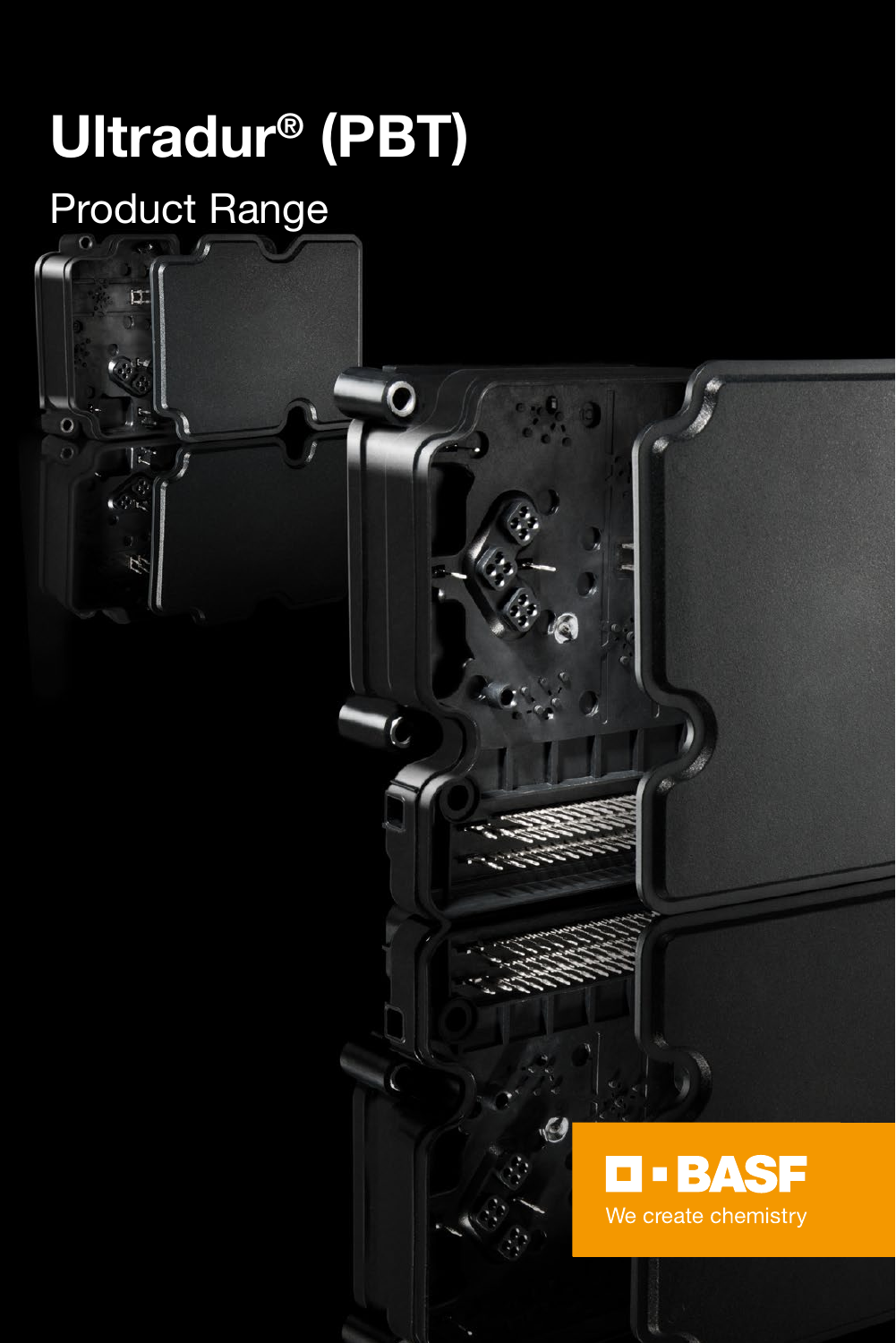#### Ultradur® (PBT)

Ultradur® is BASF's trade name for its line of partially crystalline saturated polyesters. This line is based on polybutylene terephthalate and is employed in applications demanding a high performance level such as load bearing parts in different industrial sectors. Ultradur® is outstanding for its high rigidity and strength, very good dimensional stability, low water absorption and high resistance to many chemicals. Moreover, Ultradur® exhibits exceptional resistance to weathering and excellent heat aging behavior.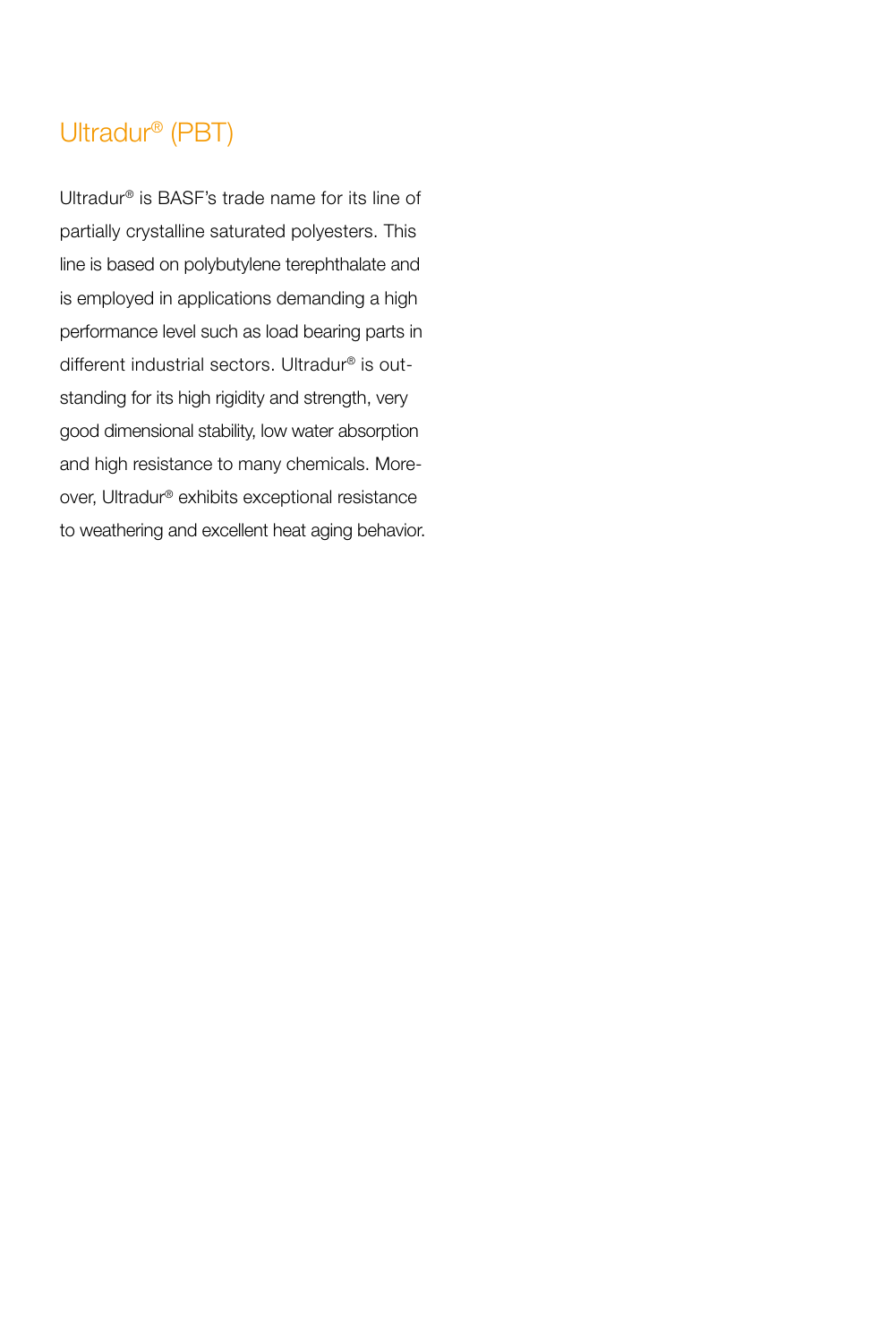### Ultradur® (PBT)

#### OVERVIEW PRODUCT PORTFOLIO **04**

| ULTRADUR <sup>®</sup> GRADES                                                  | 06 |
|-------------------------------------------------------------------------------|----|
| Unreinforced grades                                                           | 06 |
| Grades with high viscosity                                                    | 08 |
| Reinforced grades                                                             | 12 |
| Grades with excellent flowability                                             | 14 |
| Impact-modified grades/grades with very low distortion                        | 16 |
| Flame-retardant grades                                                        | 18 |
| Reinforced grades with outstanding hydrolysis resistance                      | 20 |
| Reinforced grades with particularly high laser transparency for laser welding | 22 |
| NOMENCLATURE                                                                  | 24 |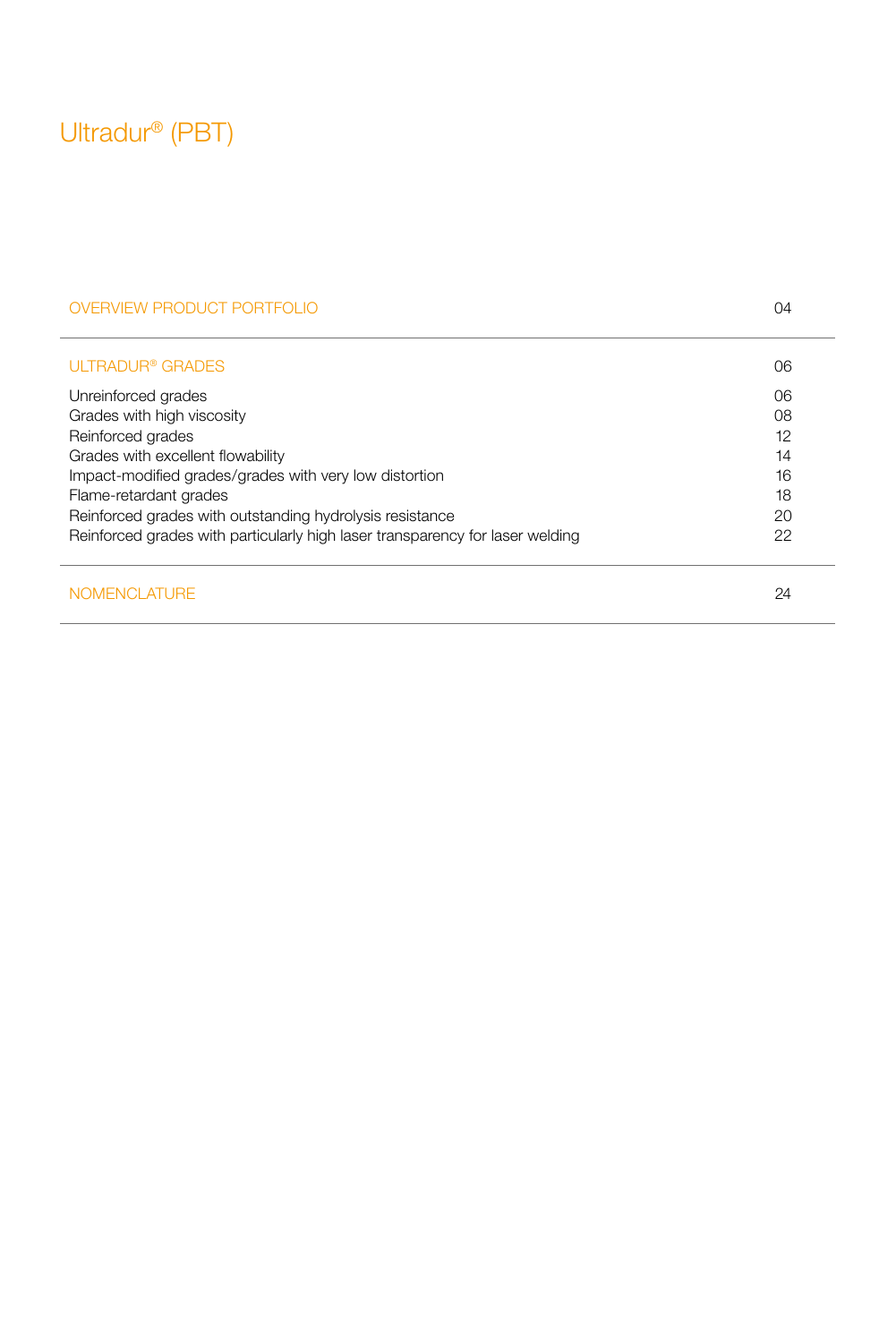### Overview Product Portfolio

| Unreinforced grades                                                        |                                                                                                                                                                                                                                                                                                                   |
|----------------------------------------------------------------------------|-------------------------------------------------------------------------------------------------------------------------------------------------------------------------------------------------------------------------------------------------------------------------------------------------------------------|
| <b>B1520 FC R01</b><br>B1523 FC R01                                        | Very easy-flowing injection-molding grade for thin-walled packaging with food contact and reduced<br>THF emission.                                                                                                                                                                                                |
| B2550/B2550 FC                                                             | Easy-flowing grade for coating paper and board with high heat resistance, for example for packaging<br>of frozen goods and ready-prepared meals. Also suitable for injection-molding applications with<br>demands on the flowability and for the manufacture of fibers in the spinning process.                   |
| B4500/B4500 FC<br><b>B4520</b><br>B4520 FC Aqua®                           | Medium-viscosity grade for manufacturing thin-walled profiles and pipes. The grade is also suitable<br>for the manufacture of industrial functional parts in injection-molding.                                                                                                                                   |
| B4560                                                                      | Medium viscosity injection-molding grade with good processability for technical components in the<br>automotive sector, such as headlamp housings. Suitable for direct metallizing.                                                                                                                               |
| Grades with high viscosity                                                 |                                                                                                                                                                                                                                                                                                                   |
| B6550/B6550 FC<br>B6550 L/B6550 LN<br><b>B6550 LNX</b><br><b>B6551 LNI</b> | Unreinforced, highly viscous grades for extrusion of jacketing of fiber optic cables as well as plates,<br>semi-finished products for shape-cutting, profiles and tubes.                                                                                                                                          |
| <b>B6560M2 FC TF</b>                                                       | Highly viscous grade with 10% mineral content, suitable for the production of films which can be<br>processed via thermoforming.                                                                                                                                                                                  |
| Reinforced grades                                                          |                                                                                                                                                                                                                                                                                                                   |
| <b>B4300</b><br>G2/G4/G6/G10                                               | Injection-molding grades with 10% to 50% glass fibers, for industrial parts, rigid, tough and dimension-<br>ally stable, for example for thermostat parts, small-motor housings for vehicles, headlamp frames,<br>cams, windshield wiper arms, plug-in connectors, housings, consoles, contact mounts and covers. |
| B4040G4/G6/G10                                                             | Injection-molding grades with 10% to 50% glass fibers for industrial parts with excellent surface<br>quality, for example for door handles in vehicles, sunroof frames, oven door handles, toaster casings,<br>exterior mirrors, rear screen wiper arms in vehicles and sunroof wind deflectors.                  |
| B4300C3                                                                    | Injection-molding grade with 15% carbon fiber content, for technical components, durably antistatic,<br>electrically conductive, e.g. for components of measurement and control devices, components in<br>explosion-proof areas, automotive sensors.                                                              |
| S4090G2/G4/G6                                                              | Low-warpage, easy flowing injection-molding grades with 10% to 30% glass fibers for industrial<br>parts with high dimensional stability requirements, for example for plug-in connectors and housings.                                                                                                            |
| S4090GX/G4X/G6X                                                            | Low-warpage, easy-flowing injection-molding grades with very good processing properties, with<br>14% to 30% glass fibers, for industrial parts with high dimensional stability requirements, for ex-<br>ample for internal applications for vehicles, plug-in connectors and housings.                            |
| Grades with excellent flowability                                          |                                                                                                                                                                                                                                                                                                                   |
| B4520 High Speed<br>B4300G2/G3/G4/G6<br><b>High Speed</b>                  | Easy-flowing injection-molding grades with 10% to 30% glass fibers, for industrial parts, rigid, tough<br>and dimensionally stable, for example for housings, consoles, plug-in connectors, contact carriers<br>and covers.                                                                                       |
| S4090G4/G6<br><b>High Speed</b>                                            | Low-warpage, easy-flowing injection-molding grades with 20% or 30% glass fibers for industrial<br>parts with high dimensional stability requirements, for example for internal applications for vehicles,<br>plug-in connectors and housings.                                                                     |
| Impact-modified grades                                                     |                                                                                                                                                                                                                                                                                                                   |
| B4340ZG2 High Speed<br>B4340ZG3                                            | Impact-modified injection-molding grade with 10% or 15% glass fibers and high creep resistance.<br>For technical parts such as automotive connectors.                                                                                                                                                             |
| Grades with very low distortion                                            |                                                                                                                                                                                                                                                                                                                   |
| B4300K4/K6                                                                 | Injection-molding grades with 20% to 30% glass beads for industrial parts with low warpage, for<br>example precision parts for optical instruments, chassis, housings (including gas meter housings).                                                                                                             |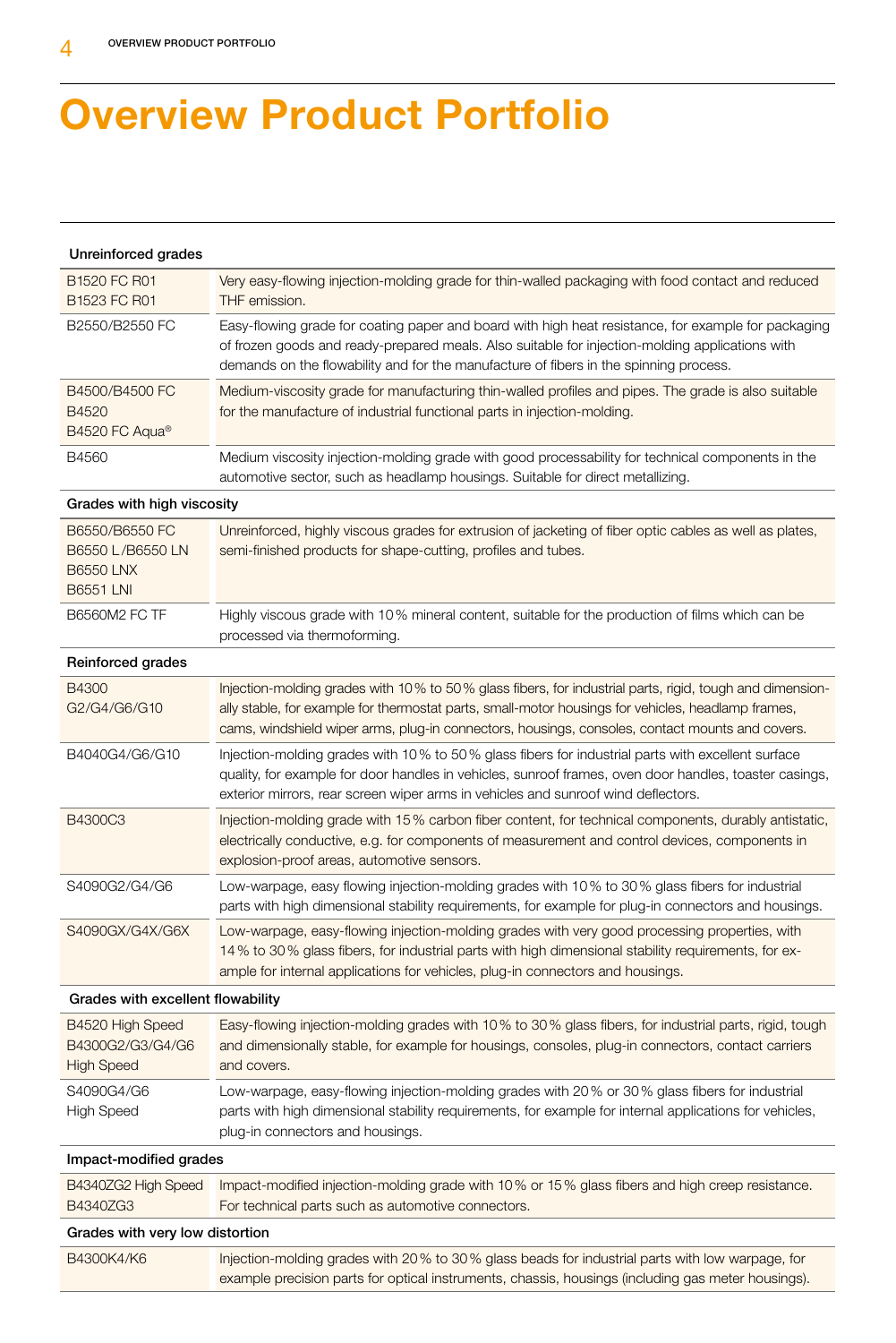| B4300M5                                                                                                                    | Mineral-reinforced injection-molding grades for rigid parts with good surface quality and low warpage,<br>for example central automotive door locks, housings and visible parts of domestic appliances.                                                                                                                                                                        |
|----------------------------------------------------------------------------------------------------------------------------|--------------------------------------------------------------------------------------------------------------------------------------------------------------------------------------------------------------------------------------------------------------------------------------------------------------------------------------------------------------------------------|
| B4300GM42                                                                                                                  | Mixed glass-fiber reinforced and mineral-reinforced injection-molding grade with good surface quality and<br>rigidity and with low warpage for parts such as housings and printed circuit boards.                                                                                                                                                                              |
| Flame-retardant grades                                                                                                     |                                                                                                                                                                                                                                                                                                                                                                                |
| B4406 unreinforced<br>B4406G2/G4/G6                                                                                        | Flame-retardant injection-molding grades, unreinforced or with 10% to 30% glass fibers, for parts<br>requiring enhanced flame-retardance, for example plug-in connectors and housings, coil formers and<br>lighting components.                                                                                                                                                |
| B4406G6<br><b>High Speed</b>                                                                                               | Easy-flowing injection-molding grade with 30% glass-fiber content, with flame-retardant properties, for<br>components that require enhanced flame-retardance, e.g. plug-in connectors and housings, coil form-<br>ers and lighting components.                                                                                                                                 |
| B4441G5                                                                                                                    | Halogen-free flame-retardant injection-molding grade with 25% of glass fibers for parts requiring enhanced<br>flame-retardance. Specially optimized for the filament requirements of IEC 60335 for increased tracking<br>resistance, for example for plug-in connectors, switch parts and housings for domestic appliances.                                                    |
| B4450G5                                                                                                                    | Halogen-free flame-retardant injection-molding grade with 25% glass fibers for parts requiring en-<br>hanced flameretardance as well as maximum tracking resistance, for example for plug-in connectors,<br>switch parts or housings for power electronics.                                                                                                                    |
| <b>B4450G5 HR</b>                                                                                                          | Halogen-free flame-retardant injection-molding grade with 25% glass fibers for parts requiring en-<br>hanced flame-retardance as well as maximum tracking resistance and additionally meeting the require-<br>ments in terms of hydrolysis stability.                                                                                                                          |
|                                                                                                                            | Reinforced grades with outstanding hydrolysis resistance                                                                                                                                                                                                                                                                                                                       |
| <b>B4330G3 HR</b><br><b>B4335G3 HR</b><br><b>High Speed</b><br><b>B4330G6 HR</b><br><b>B4330G6 HR</b><br><b>High Speed</b> | Impact-modified injection-molding grade with 15% or 30% glass fibers, for industrial parts with in-<br>creased demands on the hydrolysis stability with increased resistance to alkaline solutions, for example<br>for housings and plug-in connectors in the engine compartment.                                                                                              |
| B4331G6 HR                                                                                                                 | Impact-modified injection-molding grade with 30% glass fibers and optimized processing behavior.<br>For technical components with increased hydrolysis stability requirements and increased resistance to<br>alkaline solutions, for example for housings and plug-in connectors in the engine compartment.                                                                    |
| <b>B4300G6 HR LT</b>                                                                                                       | Injection-molding grade with 30% glass fibers, for industrial parts with increased demands on the<br>hydrolysis stability, for example for housings and plug-in connectors in the engine compartment. Laser-<br>weldable grades with 20% or 30% glass fibers; specified transparency for radiation in the near infrared<br>area (800-1100 nm), e.g. of Nd:YAG or diode lasers. |
| B4331C3 HR                                                                                                                 | Impact-modified injection-molding grade with 15% carbon fiber content, for technical components with<br>increased hydrolysis-stability requirements, durably antistatic, electrically conductive, e.g. for compo-<br>nents of measurement and control devices, components in explosion-proof areas, automotive sensors.                                                        |
|                                                                                                                            | Reinforced grades with particularly high laser transparency for laser welding                                                                                                                                                                                                                                                                                                  |
| LUX B4300G4/G6                                                                                                             | Highly laser-weldable grades with 20% or 30% glass fibers; particularly high specified transparency for<br>radiation in the near infrared area (800-1100nm), e.g. of Nd:YAG or diode lasers.                                                                                                                                                                                   |
| Grades with special properties                                                                                             |                                                                                                                                                                                                                                                                                                                                                                                |
| <b>LS</b>                                                                                                                  | Laser-markable products; can be marked with a Nd:YAG laser (1064nm).                                                                                                                                                                                                                                                                                                           |
| ப                                                                                                                          | Laser-transparent grades with specified laser transparency; for radiation in the near infrared area<br>(800-1100 nm), e.g. of Nd:YAG or diode lasers.                                                                                                                                                                                                                          |
| FC/FC Aqua <sup>®</sup>                                                                                                    | Products suitable for use in drinking water and/or food contact. They meet the regulatory requirements<br>for the corresponding areas of use.                                                                                                                                                                                                                                  |
| <b>PRO</b>                                                                                                                 | Products which meet the regulatory requirements in particular in the area of medical devices, such as<br>insulin pens or inhalers.                                                                                                                                                                                                                                             |

We also offer further products with special properties or for special applications. For more information on products with a special finish, please contact the Ultra-Infopoint.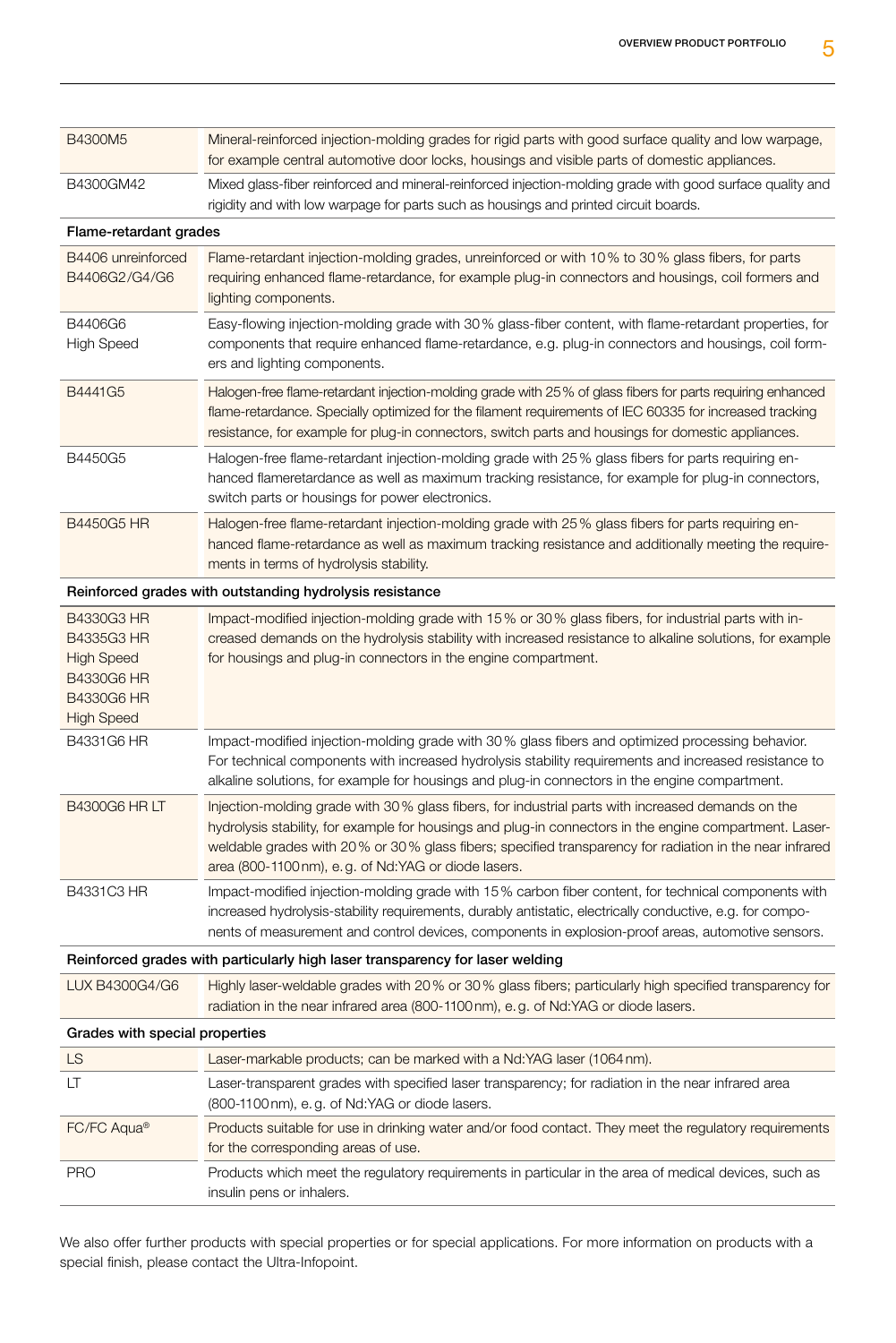Unreinforced grades

1) yellow card available

<sup>4)</sup> Typical values for parts required to withstand repeated exposure to this temperature for several hours over years of use, assuming appropriate shaping and processing for the material.

 $^{2)} +$  = passed  $3) NB = no break$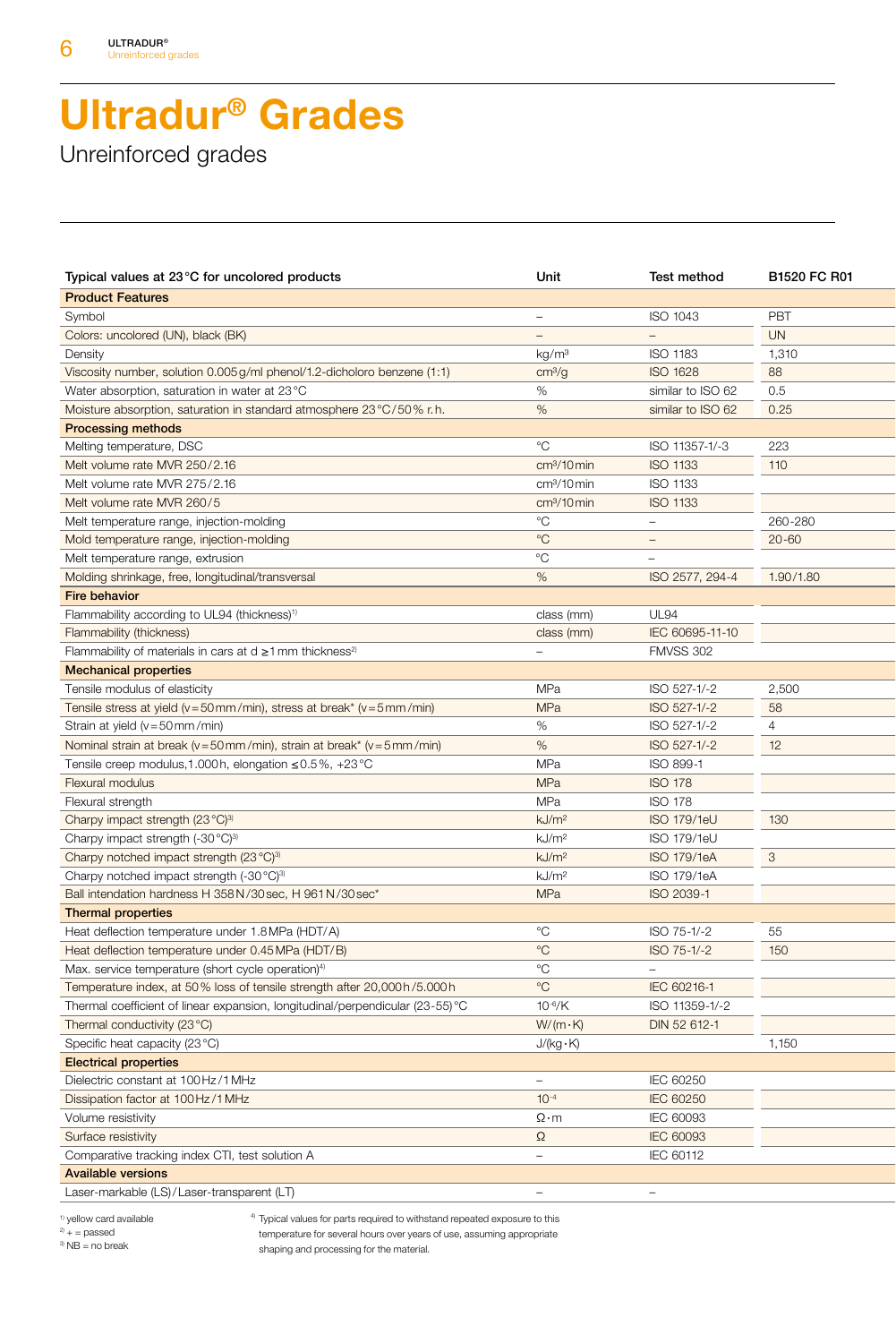| B1523 FC R01    | <b>B2500</b>        | B4500               | B4520               | B4560                      |
|-----------------|---------------------|---------------------|---------------------|----------------------------|
|                 |                     |                     |                     |                            |
| PBT             | PBT                 | PBT                 | PBT                 | PBT                        |
| <b>UN</b>       | <b>UN</b>           | <b>UN</b>           | UN/SW               | SW                         |
| 1,300           | 1,300               | 1,300               | 1,300               | 1,300                      |
| 100             | 107                 | 130                 | 130                 | $112$                      |
|                 | 0.5                 | $0.5\,$             | 0.5                 | 0.5                        |
|                 | 0.25                | 0.25                | 0.25                | 0.25                       |
|                 |                     |                     |                     |                            |
| 224             | 223                 | 223                 | 223                 | 223                        |
| 90              | 45                  | 21                  | 21                  | 35                         |
|                 |                     |                     |                     |                            |
|                 |                     |                     |                     |                            |
| 260-280         | 245-275             | 250-275             | 250-275             | 230-275                    |
| $20 - 60$       | 40-70               | $40 - 70$           | 40-70               | 40-70                      |
|                 |                     | 230-260             |                     |                            |
| 2.04/2.22       | 1.60/1.90           | 1.60/1.90           | 1.50/1.70           | 1.31/1.64                  |
|                 |                     |                     |                     |                            |
|                 |                     | HB (≥ 0.8mm)        | HB (≥ 0.8mm)        |                            |
|                 | HB (≥ 0.8mm)        |                     |                     | $HB \succeq 1.5 \text{mm}$ |
|                 |                     |                     |                     |                            |
|                 |                     |                     |                     |                            |
| 1,600           | 2,500               | 2,500               | 2,500               | 2,600                      |
| 43              | 57                  | 55                  | 55                  | 60                         |
| 10              | 3.7                 | 3.7                 | 3.7                 | 3.7                        |
| 20              | 35                  | $>50$               | $>50$               | 30 <sup>°</sup>            |
|                 | 1,100               | 1,200               | 1,200               |                            |
| 1,650           |                     | 2,300               | 2,400               | 2,600                      |
| 60              |                     | 85                  | 85                  | 90                         |
| 225             | 250                 | N                   | N                   | 140                        |
|                 | 120                 | 180                 | 180                 | 85                         |
| $5\overline{)}$ | 4.1                 | 5.2                 | 5 <sup>5</sup>      | 3.8                        |
|                 | $\overline{4}$      | 4                   | $\mathbf{3}$        | 4.9                        |
|                 | 130                 | 130                 | 130                 |                            |
|                 |                     |                     |                     |                            |
| 53              | 65                  | 65                  | 55                  | 60                         |
| 145             | 165                 | 165                 | 165                 | 135                        |
|                 | 200                 | 200                 | 200                 | 160                        |
|                 |                     |                     | 135/145             |                            |
|                 | 110/110             |                     | $110/-$             | 115/115                    |
|                 | 0.27                | 0.27                | 0.27                | 0.27                       |
| 1,450           | 1,250               | 1,250               | 1,250               |                            |
|                 |                     |                     |                     |                            |
|                 | 3.3/3.3             | 3.3/3.3             | 3.4/3.3             | 3.4/3.3                    |
|                 | 13/200<br>$10^{14}$ | 10/200<br>$10^{14}$ | 20/200<br>$10^{14}$ | 20/200<br>$10^{14}$        |
|                 |                     |                     |                     |                            |
|                 | $10^{13}$           | $10^{13}$           | $10^{13}$           | $10^{13}$                  |
|                 | 500                 | 550                 | 550                 | 550                        |
|                 |                     |                     |                     |                            |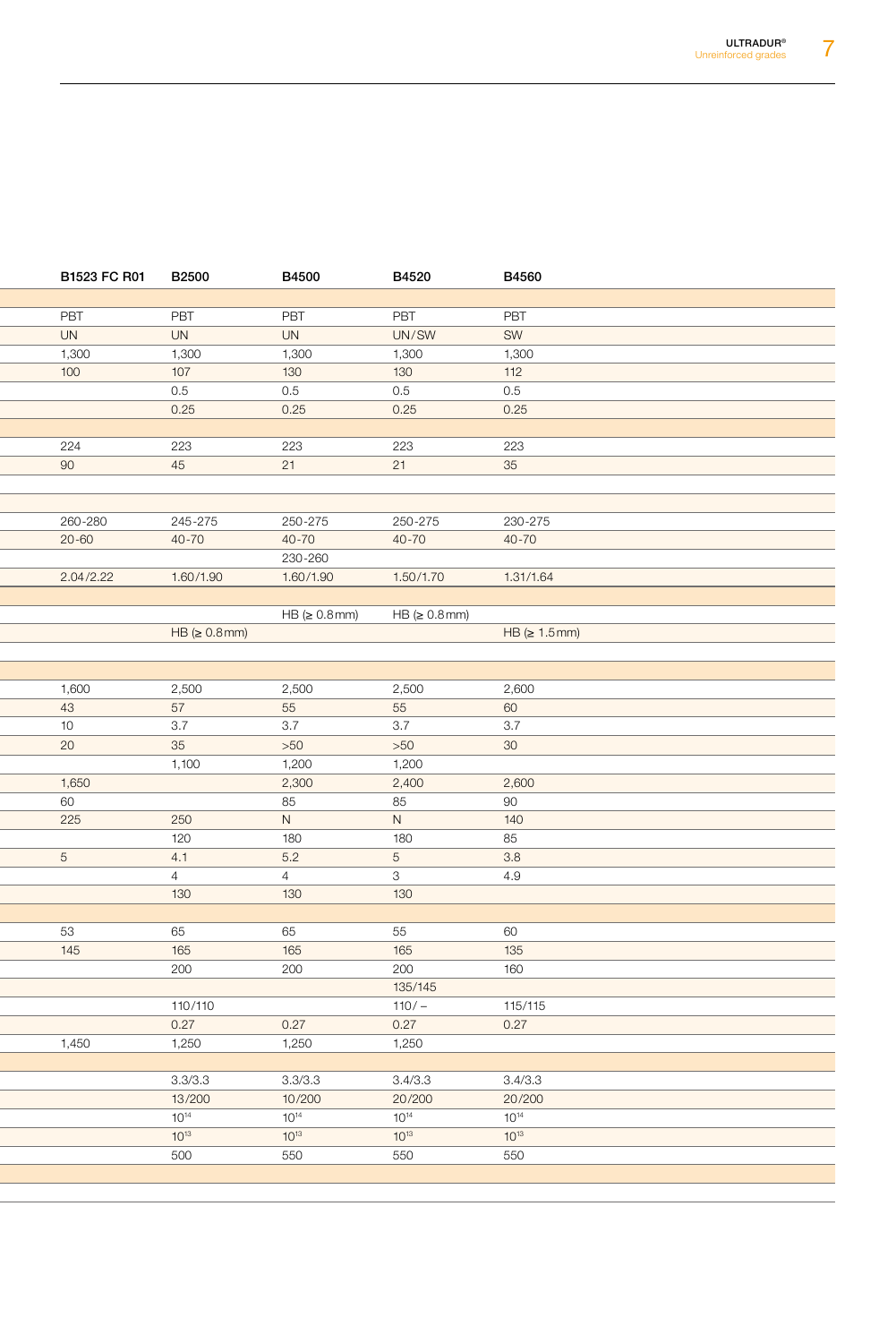Grades with high viscosity

| Typical values at 23°C for uncolored products                                  | Unit                     | Test method              | B6550        |
|--------------------------------------------------------------------------------|--------------------------|--------------------------|--------------|
| <b>Product Features</b>                                                        |                          |                          |              |
| Symbol                                                                         | $\overline{\phantom{m}}$ | <b>ISO 1043</b>          | <b>PBT</b>   |
| Colors: uncolored (UN), black (BK)                                             |                          |                          | <b>UN</b>    |
| Density                                                                        | kg/m <sup>3</sup>        | <b>ISO 1183</b>          | 1,300        |
| Viscosity number, solution 0.005 g/ml phenol/1.2-dicholoro benzene (1:1)       | cm <sup>3</sup> /g       | <b>ISO 1628</b>          | 160          |
| Water absorption, saturation in water at 23 °C                                 | %                        | similar to ISO 62        | 0.5          |
| Moisture absorption, saturation in standard atmosphere 23 °C/50 % r.h.         | %                        | similar to ISO 62        | 0.25         |
| <b>Processing methods</b>                                                      |                          |                          |              |
| Melting temperature, DSC                                                       | $^{\circ}C$              | ISO 11357-1/-3           | 223          |
| Melt volume rate MVR 250/2.16                                                  | cm <sup>3</sup> /10 min  | <b>ISO 1133</b>          | 9.5          |
| Melt volume rate MVR 275/2.16                                                  | cm <sup>3</sup> /10 min  | <b>ISO 1133</b>          |              |
| Melt volume rate MVR 260/5                                                     | cm <sup>3</sup> /10 min  | <b>ISO 1133</b>          |              |
| Melt temperature range, injection-molding                                      | $^{\circ}$ C             | $\overline{\phantom{m}}$ | 250-275      |
| Mold temperature range, injection-molding                                      | $^{\circ}C$              | $-$                      | $40 - 80$    |
| Melt temperature range, extrusion                                              | $^{\circ}$ C             | $\overline{\phantom{m}}$ | 230-260      |
| Molding shrinkage, free, longitudinal/transversal                              | %                        | ISO 2577, 294-4          | 1.70/2.10    |
| <b>Fire behavior</b>                                                           |                          |                          |              |
| Flammability according to UL94 (thickness) <sup>1)</sup>                       | class (mm)               | <b>UL94</b>              |              |
| Flammability (thickness)                                                       |                          | IEC 60695-11-10          | HB (≥ 0.8mm) |
|                                                                                | class (mm)               | <b>FMVSS 302</b>         |              |
| Flammability of materials in cars at $d \ge 1$ mm thickness <sup>2)</sup>      |                          |                          |              |
| <b>Mechanical properties</b><br>Tensile modulus of elasticity                  | MPa                      | ISO 527-1/-2             | 2,400        |
|                                                                                | <b>MPa</b>               | ISO 527-1/-2             | 54           |
| Tensile stress at yield ( $v = 50$ mm/min), stress at break* ( $v = 5$ mm/min) |                          |                          |              |
| Strain at yield (v = 50 mm / min)                                              | %                        | ISO 527-1/-2             | 3.5          |
| Nominal strain at break (v=50mm/min), strain at break* (v=5mm/min)             | %                        | ISO 527-1/-2             | $>50$        |
| Tensile creep modulus, 1.000 h, elongation $\leq$ 0.5%, +23 °C                 | MPa                      | ISO 899-1                | 1,100        |
| Flexural modulus                                                               | <b>MPa</b>               | <b>ISO 178</b>           | 2,500        |
| Flexural strength                                                              | MPa                      | <b>ISO 178</b>           | 85           |
| Charpy impact strength (23°C) <sup>3)</sup>                                    | kJ/m <sup>2</sup>        | <b>ISO 179/1eU</b>       | N            |
| Charpy impact strength (-30 °C) <sup>3)</sup>                                  | kJ/m <sup>2</sup>        | <b>ISO 179/1eU</b>       | 250          |
| Charpy notched impact strength (23 °C) <sup>3)</sup>                           | kJ/m <sup>2</sup>        | <b>ISO 179/1eA</b>       | 6.1          |
| Charpy notched impact strength (-30 °C) <sup>3)</sup>                          | kJ/m <sup>2</sup>        | ISO 179/1eA              |              |
| Ball intendation hardness H 358N/30 sec, H 961N/30 sec*                        | <b>MPa</b>               | ISO 2039-1               | 130          |
| <b>Thermal properties</b>                                                      |                          |                          |              |
| Heat deflection temperature under 1.8 MPa (HDT/A)                              | $^{\circ}$ C             | ISO 75-1/-2              | 55           |
| Heat deflection temperature under 0.45 MPa (HDT/B)                             | $^{\circ}$ C             | ISO 75-1/-2              | 135          |
| Max. service temperature (short cycle operation) <sup>4)</sup>                 | $^{\circ}C$              | $\sim$                   | 200          |
| Temperature index, at 50% loss of tensile strength after 20,000h/5.000h        | $^{\circ}$ C             | IEC 60216-1              |              |
| Thermal coefficient of linear expansion, longitudinal/perpendicular (23-55) °C | $10^{-6}$ /K             | ISO 11359-1/-2           |              |
| Thermal conductivity (23 °C)                                                   | $W/(m \cdot K)$          | DIN 52 612-1             | 0.27         |
| Specific heat capacity (23 °C)                                                 | $J/(kg \cdot K)$         |                          | 1,250        |
| <b>Electrical properties</b>                                                   |                          |                          |              |
| Dielectric constant at 100 Hz/1 MHz                                            | $\overline{\phantom{0}}$ | <b>IEC 60250</b>         | 3.3/3.3      |
| Dissipation factor at 100 Hz/1 MHz                                             | $10^{-4}$                | <b>IEC 60250</b>         | 10/200       |
| Volume resistivity                                                             | $\Omega \cdot m$         | <b>IEC 60093</b>         | $10^{14}$    |
| Surface resistivity                                                            | Ω                        | <b>IEC 60093</b>         | $10^{13}$    |
| Comparative tracking index CTI, test solution A                                | $ \,$                    | IEC 60112                | 600          |
| <b>Available versions</b>                                                      |                          |                          |              |
| Loegr markable (LS) (Loegr transparent (LT)                                    |                          |                          |              |

Laser-markable (LS)/Laser-transparent (LT)

1) yellow card available

<sup>4)</sup> Typical values for parts required to withstand repeated exposure to this temperature for several hours over years of use, assuming appropriate shaping and processing for the material.

 $2^{2}$  + = passed  $3) NB = no break$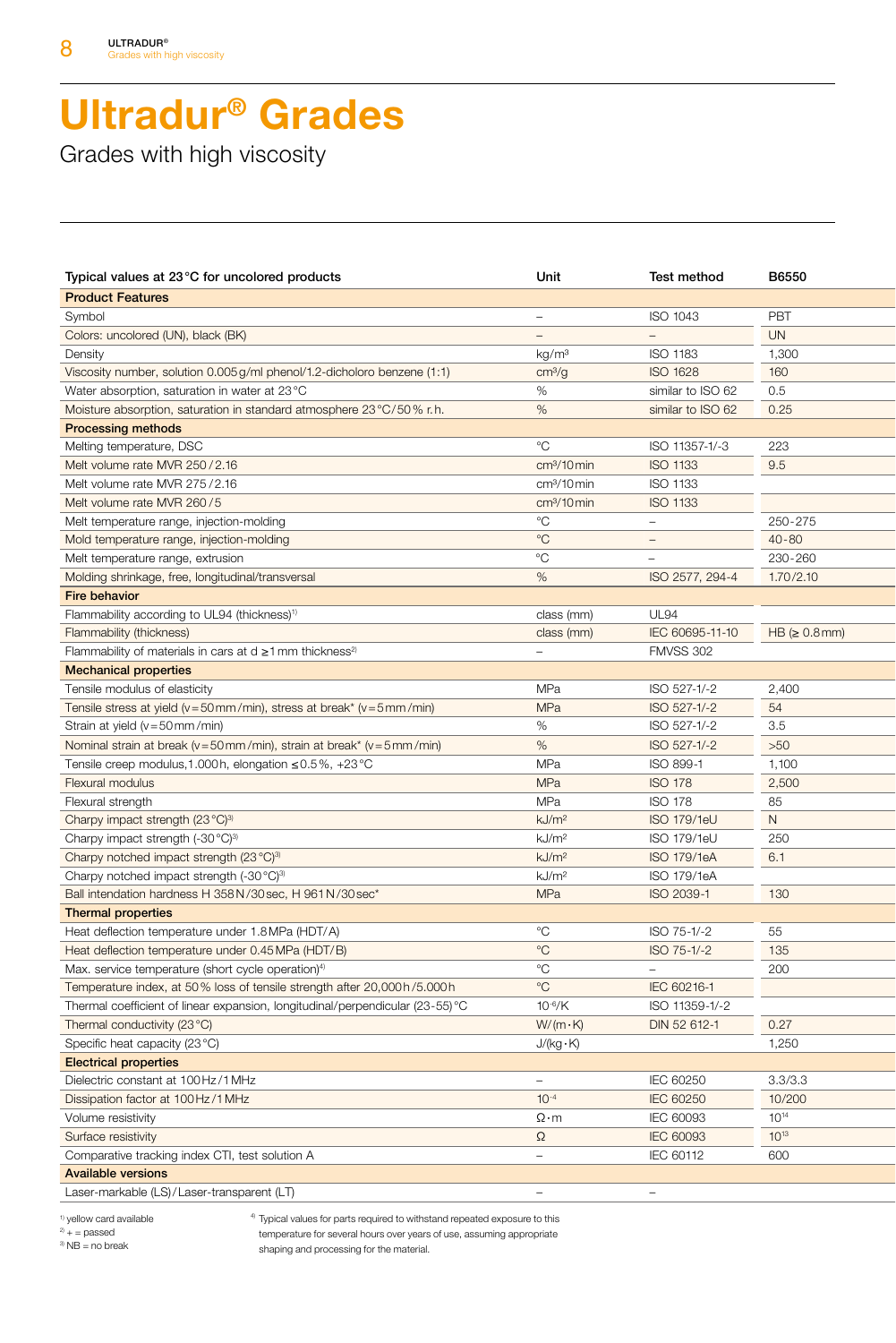| B6550 L      | <b>B6550 LN</b> | <b>B6550 LNX</b> | <b>B6550 LNI</b> | <b>B6560M2 FC TF</b> |
|--------------|-----------------|------------------|------------------|----------------------|
|              |                 |                  |                  |                      |
| PBT          | PBT             | PBT              | PBT              | PBT M10              |
| <b>UN</b>    | UN              | UN               | UN               | <b>UN</b>            |
| 1,300        | 1,300           | 1,300            | 1,300            | 1,360                |
| 160          | 160             | 144              | 180              | 150                  |
| 0.5          | 0.4             | 0.4              | 0.4              |                      |
| 0.25         | 0.25            | 0.25             | 0.25             |                      |
|              |                 |                  |                  |                      |
| 223          | 223             | 222              | 223              | 223                  |
| 9.5          | 9.5             | 8                | 90               | 8.5                  |
|              |                 |                  |                  |                      |
|              |                 |                  |                  |                      |
| 250-275      | 260-270         | 260-270          | 260-270          |                      |
| $40 - 80$    | $40 - 80$       | 40-80            |                  |                      |
| 230-260      | 250-270         | 250-270          | 250-270          | 250-280              |
|              |                 |                  |                  | 2.18 / 2.12          |
|              |                 |                  |                  |                      |
|              |                 |                  |                  |                      |
| HB (≥ 0.8mm) | HB (≥ 0.8mm)    |                  | HB (≥ 1.5mm)     |                      |
|              |                 |                  |                  |                      |
|              |                 |                  |                  |                      |
| 2,500        | 2,600           | 2,600            | 2,600            | 2,000                |
| 55           | 56              | 53               | 55               | 40                   |
| 3.5          | 3.5             | $\mathbf{3}$     | 3.2              | 10                   |
| $>50$        | >50             | >50              | >50              | 33                   |
|              |                 |                  |                  |                      |
| 2,030        | 2,700           | 2,500            | 2,500            | 2,000                |
| 76           | 85              | 80               | 80               | 60                   |
| N            | N               | N                | N                | N                    |
| 220          | 220             | 215              | 280              |                      |
| 5.8          | 5.2             | 3.4              | $6\overline{6}$  | 6.3                  |
|              | 5.3             |                  | $\overline{4}$   |                      |
|              |                 |                  |                  |                      |
|              |                 |                  |                  |                      |
| 55           | 50              | 60               | 60               | 60                   |
| 135          | 135             | 150              | 140              | 150                  |
|              | 135/145         |                  |                  |                      |
|              | 110/110         |                  |                  |                      |
|              |                 |                  |                  |                      |
|              |                 |                  |                  |                      |
|              |                 |                  |                  |                      |
| 3.4/3.2      | 3.4/3.2         |                  |                  |                      |
| 13/221       | 19/219          |                  |                  |                      |
| $10^{14}$    | $10^{14}$       |                  | $>10^{14}$       |                      |
| $10^{13}$    | $10^{13}$       |                  | $>10^{15}$       |                      |
| 600          | 600             |                  |                  | 550                  |
|              |                 |                  |                  |                      |
|              |                 |                  |                  |                      |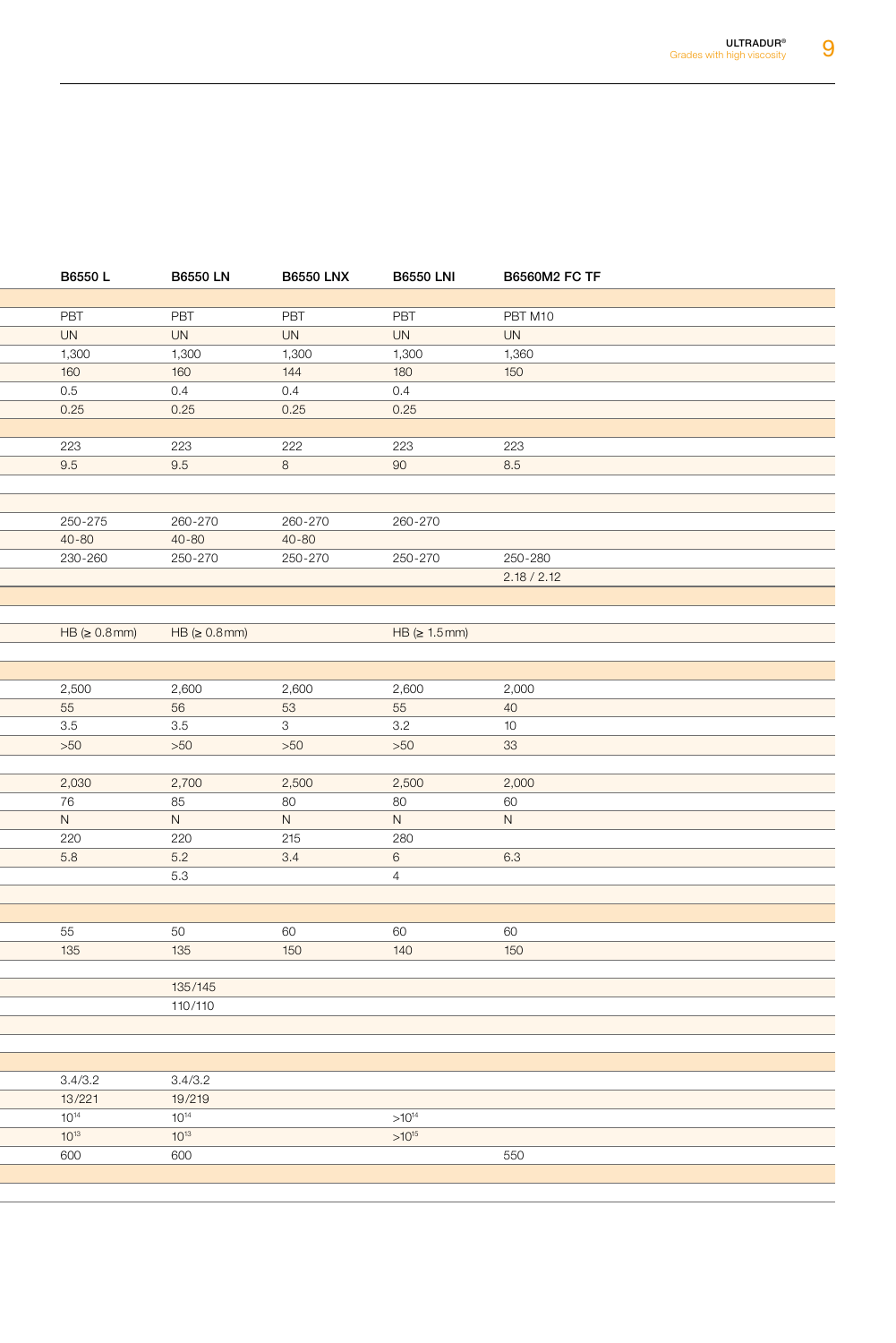Reinforced grades

| Typical values at 23°C for uncolored products                                  | Unit                     | Test method              | B4300G2              |
|--------------------------------------------------------------------------------|--------------------------|--------------------------|----------------------|
| <b>Product Features</b>                                                        |                          |                          |                      |
| Symbol                                                                         | $\overline{\phantom{m}}$ | <b>ISO 1043</b>          | PBT GF10             |
| Colors: uncolored (UN), black (BK)                                             | $\qquad \qquad -$        |                          | UN/SW                |
| Density                                                                        | kg/m <sup>3</sup>        | <b>ISO 1183</b>          | 1,370                |
| Viscosity number, solution 0.005 g/ml phenol/1.2-dicholoro benzene (1:1)       | cm <sup>3</sup> /g       | <b>ISO 1628</b>          | 115                  |
| Water absorption, saturation in water at 23 °C                                 | %                        | similar to ISO 62        | 0.4                  |
| Moisture absorption, saturation in standard atmosphere 23 °C/50 % r.h.         | $\%$                     | similar to ISO 62        | 0.2                  |
| <b>Processing methods</b>                                                      |                          |                          |                      |
| Melting temperature, DSC                                                       | $^{\circ}$ C             | ISO 11357-1/-3           | 223                  |
| Melt volume rate MVR 250/2.16                                                  | $cm3/10$ min             | <b>ISO 1133</b>          | 16                   |
| Melt volume rate MVR 275/2.16                                                  | $cm3/10$ min             | <b>ISO 1133</b>          |                      |
| Melt volume rate MVR 260/5                                                     | $cm3/10$ min             | <b>ISO 1133</b>          |                      |
| Melt temperature range, injection-molding                                      | $^{\circ}$ C             | $\equiv$                 | 250-275              |
| Mold temperature range, injection-molding                                      | $^{\circ}C$              | $\overline{\phantom{m}}$ | $60 - 100$           |
|                                                                                | $^{\circ}C$              | $\equiv$                 |                      |
| Melt temperature range, extrusion                                              | %                        |                          |                      |
| Molding shrinkage, free, longitudinal/transversal                              |                          | ISO 2577, 294-4          | 1.22/1.38            |
| <b>Fire behavior</b>                                                           |                          |                          |                      |
| Flammability according to UL94 (thickness) <sup>1)</sup>                       | class (mm)               | <b>UL94</b>              | $HB \succeq 0.8$ mm) |
| Flammability (thickness)                                                       | class (mm)               | IEC 60695-11-10          |                      |
| Flammability of materials in cars at d ≥1 mm thickness <sup>2)</sup>           | $\equiv$                 | <b>FMVSS 302</b>         |                      |
| <b>Mechanical properties</b>                                                   |                          |                          |                      |
| Tensile modulus of elasticity                                                  | MPa                      | ISO 527-1/-2             | 4,400                |
| Tensile stress at yield (v=50 mm/min), stress at break* (v=5 mm/min)           | MPa                      | ISO 527-1/-2             | $80*$                |
| Strain at yield (v=50mm/min)                                                   | $\%$                     | ISO 527-1/-2             |                      |
| Nominal strain at break (v=50 mm/min), strain at break* (v=5 mm/min)           | $\%$                     | ISO 527-1/-2             | $4.5*$               |
| Tensile creep modulus, 1.000h, elongation ≤0.5%, +23 °C                        | MPa                      | ISO 899-1                |                      |
| Flexural modulus                                                               | <b>MPa</b>               | <b>ISO 178</b>           | 4,100                |
| Flexural strength                                                              | MPa                      | <b>ISO 178</b>           | 140                  |
| Charpy impact strength $(23^{\circ}C)^{3}$                                     | kJ/m <sup>2</sup>        | <b>ISO 179/1eU</b>       | 37                   |
| Charpy impact strength (-30 °C) <sup>3)</sup>                                  | kJ/m <sup>2</sup>        | <b>ISO 179/1eU</b>       | 38                   |
| Charpy notched impact strength (23 °C) <sup>3)</sup>                           | kJ/m <sup>2</sup>        | <b>ISO 179/1eA</b>       | 3.5                  |
| Charpy notched impact strength (-30 °C) <sup>3)</sup>                          | kJ/m <sup>2</sup>        | ISO 179/1eA              |                      |
| Ball intendation hardness H 358N/30 sec, H 961N/30 sec*                        | <b>MPa</b>               | ISO 2039-1               | $160*$               |
| <b>Thermal properties</b>                                                      |                          |                          |                      |
| Heat deflection temperature under 1.8 MPa (HDT/A)                              | $^{\circ}$ C             | ISO 75-1/-2              | 175                  |
|                                                                                | $^{\circ}$ C             | ISO 75-1/-2              | 210                  |
| Heat deflection temperature under 0.45 MPa (HDT/B)                             | $^{\circ}$ C             |                          |                      |
| Max. service temperature (short cycle operation) <sup>4)</sup>                 |                          |                          | 210                  |
| Temperature index, at 50% loss of tensile strength after 20,000h/5.000h        | $^{\circ}$ C             | IEC 60216-1              | 130/150              |
| Thermal coefficient of linear expansion, longitudinal/perpendicular (23-55) °C | $10^{-6}/K$              | ISO 11359-1/-2           | 60/125               |
| Thermal conductivity (23 °C)                                                   | $W/(m \cdot K)$          | DIN 52 612-1             | 0.23                 |
| Specific heat capacity (23 °C)                                                 | $J/(kg \cdot K)$         |                          | 1,200                |
| <b>Electrical properties</b>                                                   |                          |                          |                      |
| Dielectric constant at 100 Hz/1 MHz                                            | $\overline{\phantom{a}}$ | IEC 60250                | 3.6/3.6              |
| Dissipation factor at 100Hz/1 MHz                                              | $10^{-4}$                | <b>IEC 60250</b>         | 12/150               |
| Volume resistivity                                                             | $\Omega \cdot m$         | IEC 60093                | $10^{14}$            |
| Surface resistivity                                                            | $\Omega$                 | <b>IEC 60093</b>         | $10^{13}$            |
| Comparative tracking index CTI, test solution A                                | $\overline{\phantom{0}}$ | IEC 60112                | 300                  |
| <b>Available versions</b>                                                      |                          |                          |                      |
| Laser-markable (LS)/Laser-transparent (LT)                                     | $\equiv$                 | $-$                      |                      |

<sup>4)</sup> Typical values for parts required to withstand repeated exposure to this

 $2^{2}$  + = passed  $3) NB = no break$ 

1) yellow card available

temperature for several hours over years of use, assuming appropriate shaping and processing for the material.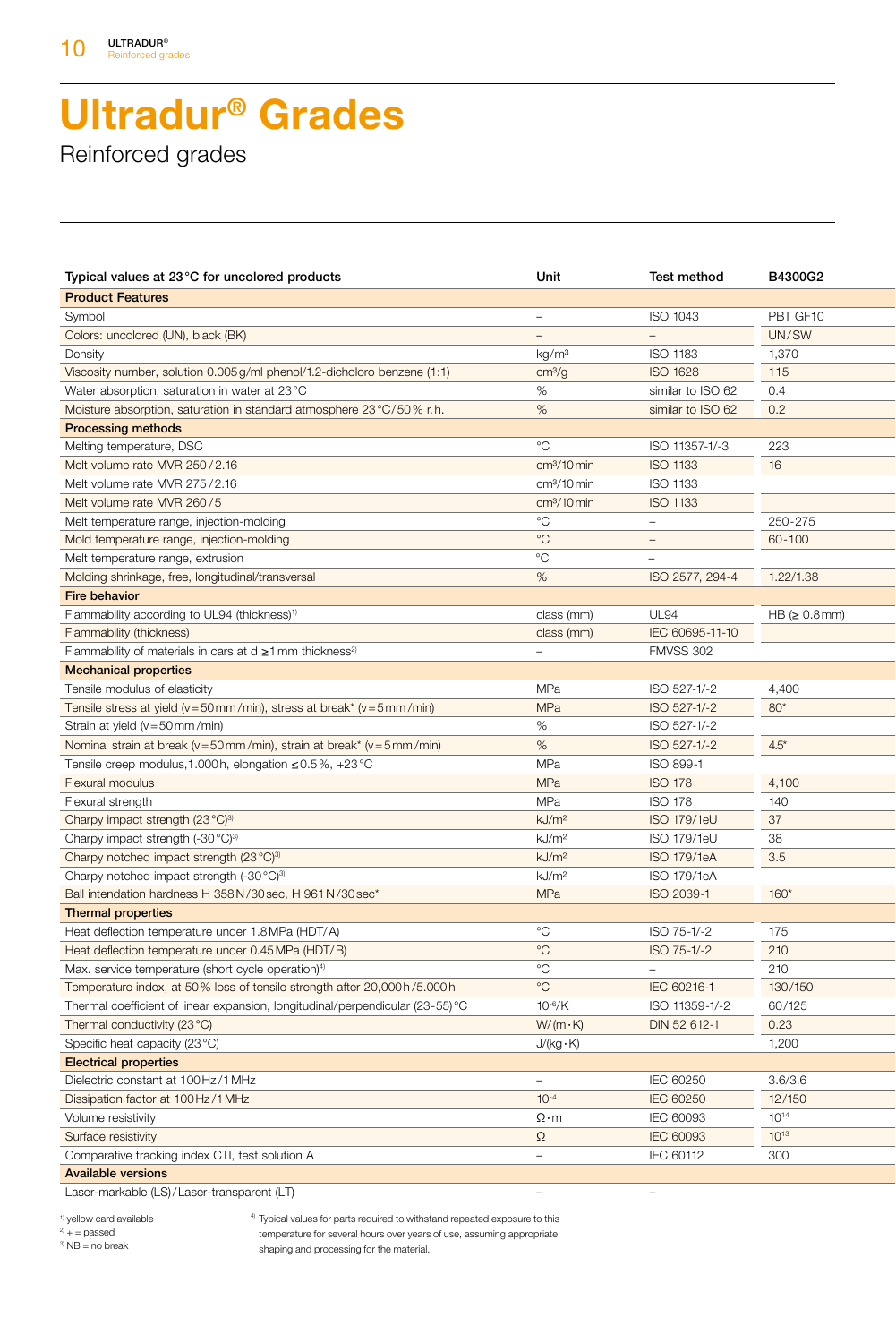| B4300G4       | B4300G6      | B4300G10     | B4040G4      | B4040G6      | B4040G10     |
|---------------|--------------|--------------|--------------|--------------|--------------|
|               |              |              |              |              |              |
| PBT GF20      | PBT GF30     | PBT GF50     | PBT+PET GF20 | PBT+PET GF30 | PBT+PET GF50 |
| UN/SW         | UN/SW        | UN/SW        | SW           | SW           | SW           |
| 1,450         | 1,530        | 1,730        | 1,470        | 1,550        | 1,730        |
| 107           | 105          | 97           | 105          | 105          | 90           |
| 0.4           | 0.4          | 0.4          | 0.4          | 0.4          | 0.4          |
| 0.2           | 0.2          | 0.2          | 0.2          | 0.2          | 0.2          |
|               |              |              |              |              |              |
| 223           | 223          | 223          | 223          | 223          | 223          |
| 15            | 11           | 3.5          |              |              |              |
|               |              |              | 22           | 15           | 1.8          |
|               |              |              |              |              |              |
| 250-275       | 250-275      | 260-275      | 250-280      | 250-280      | 250-280      |
| 60-100        | $60 - 100$   | $80 - 120$   | $60 - 100$   | $60 - 100$   | $60 - 100$   |
|               |              |              |              |              |              |
| 0.43/1.16     | 0.34/1.07    |              | 0.40/0.90    | 0.30/0.90    | 0.24/0.77    |
|               |              |              |              |              |              |
| HB (≥ 0.8mm)  | HB (≥ 0.8mm) | HB (≥ 0.8mm) |              |              |              |
|               |              |              | HB (≥ 0.8mm) | HB (≥ 0.8mm) | HB (≥ 0.8mm) |
|               |              |              |              |              |              |
|               |              |              |              |              |              |
| 7,000         | 9,800        | 16,500       | 7,500        | 10,500       | 18,000       |
| $115*$        | $137*$       | $160*$       | $120*$       | $145*$       | $170*$       |
|               |              |              |              |              |              |
| $3.5*$        | $3^*$        | $1.7*$       | $2.8*$       | $2.6*$       | $1.6*$       |
|               | 7,500        |              |              |              |              |
| 6,570         | 9,460        | 15,000       | 7,010        |              | 17,700       |
| 170           | 210          |              | 190          |              | 270          |
| 54            | 70           | 60           | 40           | 60           | 60           |
| 50            | 68           | 70           | 40           | 55           | 70           |
| 6.5           | 9            | 11           | 5.5          | 8            | 10           |
| 6             | 8.5          | 10           |              |              |              |
| $180^{\star}$ | $190*$       | $220*$       | 190          |              |              |
|               |              |              |              |              |              |
| 205           | 215          | 215          | 180          | 200          | 205          |
| 220           | 220          | 220          | 215          | 220          | 221          |
| 210           | 210          | 210          | 210          | 210          | 210          |
| 140/160       | 150/165      | 150/170      |              |              |              |
| 35/125        | 25/115       | 20/95        | 35/105       | 25/110       | 15/80        |
| 0.25          | 0.27         | 0.36         |              |              |              |
| 1,150         | 1,050        | 950          | 1,100        | 1,050        | 950          |
|               |              |              |              |              |              |
| 3.7/3.7       | 4/3.8        | 4/4          | 3.7/3.5      | 4/3.8        | 4.7/4.5      |
| 12/150        | 25/170       | 12/150       | 14/180       | 16/170       | 20/150       |
| $10^{14}$     | $10^{14}$    | $10^{14}$    | $10^{14}$    | $10^{14}$    | $10^{14}$    |
| $10^{13}$     | $10^{13}$    | $10^{13}$    | $10^{13}$    | $10^{13}$    | $10^{13}$    |
| 300           | 375          | 425          | 300          | 250          | 225          |
|               |              |              |              |              |              |
|               | LS/LT        | LS           |              |              |              |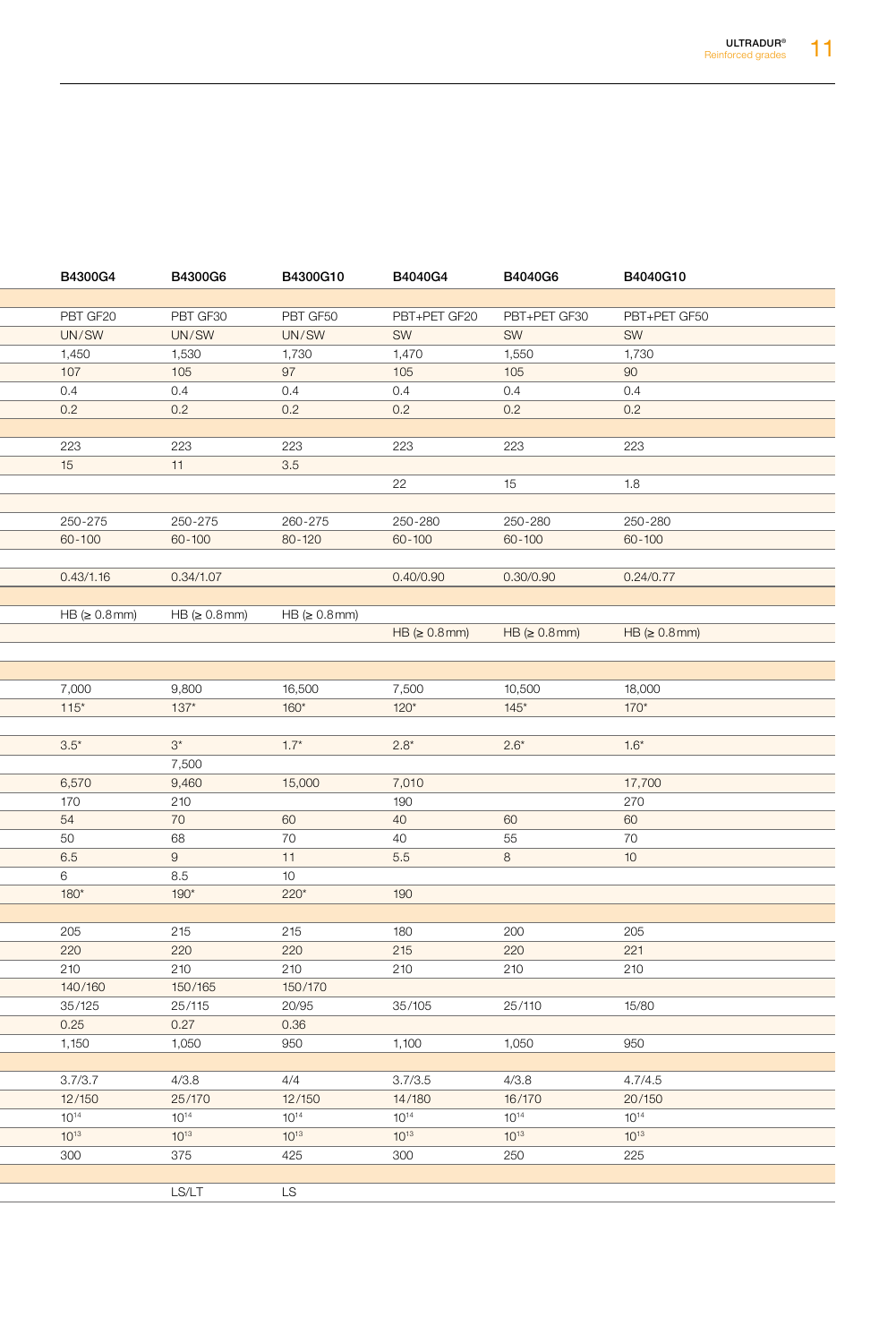Reinforced grades

| Typical values at 23°C for uncolored products                                  | Unit                     | Test method              | B4300C3       |
|--------------------------------------------------------------------------------|--------------------------|--------------------------|---------------|
| <b>Product Features</b>                                                        |                          |                          |               |
| Symbol                                                                         | $\overline{\phantom{m}}$ | <b>ISO 1043</b>          | PBT CF15      |
| Colors: uncolored (UN), black (BK)                                             | $\overline{\phantom{m}}$ |                          | SW            |
| Density                                                                        | kg/m <sup>3</sup>        | <b>ISO 1183</b>          | 1,360         |
| Viscosity number, solution 0.005 g/ml phenol/1.2-dicholoro benzene (1:1)       | cm <sup>3</sup> /g       | <b>ISO 1628</b>          | 118           |
| Water absorption, saturation in water at 23 °C                                 | %                        | similar to ISO 62        | 0.4           |
| Moisture absorption, saturation in standard atmosphere 23 °C/50 % r.h.         | %                        | similar to ISO 62        | 0.2           |
| <b>Processing methods</b>                                                      |                          |                          |               |
| Melting temperature, DSC                                                       | $^{\circ}$ C             | ISO 11357-1/-3           | 223           |
| Melt volume rate MVR 250/2.16                                                  | $cm3/10$ min             | <b>ISO 1133</b>          | 9             |
| Melt volume rate MVR 275/2.16                                                  | $cm3/10$ min             | <b>ISO 1133</b>          |               |
| Melt volume rate MVR 260/5                                                     | $cm3/10$ min             | <b>ISO 1133</b>          |               |
| Melt temperature range, injection-molding                                      | $^{\circ}$ C             | $\overline{\phantom{m}}$ | 250-275       |
| Mold temperature range, injection-molding                                      | $^{\circ}C$              | $\overline{\phantom{m}}$ | $60 - 100$    |
| Melt temperature range, extrusion                                              | $^{\circ}$ C             | $\equiv$                 |               |
| Molding shrinkage, free, longitudinal/transversal                              | %                        | ISO 2577, 294-4          | 0.34/0.75     |
| <b>Fire behavior</b>                                                           |                          |                          |               |
| Flammability according to UL94 (thickness) <sup>1</sup>                        | class (mm)               | <b>UL94</b>              |               |
| Flammability (thickness)                                                       | class (mm)               | IEC 60695-11-10          | HB (≥ 0.8 mm) |
| Flammability of materials in cars at $d \ge 1$ mm thickness <sup>2)</sup>      |                          | <b>FMVSS 302</b>         |               |
| <b>Mechanical properties</b>                                                   |                          |                          |               |
| Tensile modulus of elasticity                                                  | MPa                      | ISO 527-1/-2             | 12,900        |
| Tensile stress at yield ( $v = 50$ mm/min), stress at break* ( $v = 5$ mm/min) | MPa                      | ISO 527-1/-2             | $150*$        |
| Strain at yield (v=50 mm/min)                                                  | %                        | ISO 527-1/-2             |               |
|                                                                                |                          |                          |               |
| Nominal strain at break (v=50 mm/min), strain at break* (v=5 mm/min)           | %                        | ISO 527-1/-2             | $2.4*$        |
| Tensile creep modulus, 1.000 h, elongation $\leq$ 0.5%, +23 °C                 | MPa                      | ISO 899-1                |               |
| Flexural modulus                                                               | MPa                      | <b>ISO 178</b>           | 12,000        |
| Flexural strength                                                              | MPa                      | <b>ISO 178</b>           | 225           |
| Charpy impact strength $(23^{\circ}C)^{3}$                                     | kJ/m <sup>2</sup>        | <b>ISO 179/1eU</b>       | 50            |
| Charpy impact strength (-30 °C) <sup>3)</sup>                                  | kJ/m <sup>2</sup>        | <b>ISO 179/1eU</b>       | 45            |
| Charpy notched impact strength (23 °C) <sup>3)</sup>                           | kJ/m <sup>2</sup>        | <b>ISO 179/1eA</b>       | 5.5           |
| Charpy notched impact strength (-30 °C) <sup>3)</sup>                          | kJ/m <sup>2</sup>        | <b>ISO 179/1eA</b>       | 4.2           |
| Ball intendation hardness H 358N/30 sec, H 961N/30 sec*                        | MPa                      | ISO 2039-1               |               |
| <b>Thermal properties</b>                                                      |                          |                          |               |
| Heat deflection temperature under 1.8 MPa (HDT/A)                              | $^{\circ}$ C             | ISO 75-1/-2              | 200           |
| Heat deflection temperature under 0.45 MPa (HDT/B)                             | $^{\circ}$ C             | ISO 75-1/-2              | 220           |
| Max. service temperature (short cycle operation) <sup>4)</sup>                 | $^{\circ}$ C             |                          | 210           |
| Temperature index, at 50% loss of tensile strength after 20,000h/5.000h        | $^{\circ}C$              | IEC 60216-1              |               |
| Thermal coefficient of linear expansion, longitudinal/perpendicular (23-55) °C | $10^{-6}$ /K             | ISO 11359-1/-2           | 10/120        |
| Thermal conductivity (23 °C)                                                   | $W/(m \cdot K)$          | DIN 52 612-1             |               |
| Specific heat capacity (23 °C)                                                 | $J/(kg \cdot K)$         |                          |               |
| <b>Electrical properties</b>                                                   |                          |                          |               |
| Dielectric constant at 100 Hz/1 MHz                                            | $\overline{\phantom{a}}$ | <b>IEC 60250</b>         |               |
| Dissipation factor at 100Hz/1MHz                                               | $10^{-4}$                | <b>IEC 60250</b>         |               |
| Volume resistivity                                                             | $\Omega \cdot m$         | IEC 60093                | $10^{03}$     |
| Surface resistivity                                                            | $\Omega$                 | <b>IEC 60093</b>         | $10^{05}$     |
| Comparative tracking index CTI, test solution A                                | $\overline{\phantom{0}}$ | IEC 60112                |               |
| <b>Available versions</b>                                                      |                          |                          |               |
| Laser-markable (LS)/Laser-transparent (LT)                                     | $\equiv$                 | $-$                      | LS            |

1) yellow card available

<sup>4)</sup> Typical values for parts required to withstand repeated exposure to this temperature for several hours over years of use, assuming appropriate

 $^{2)} +$  = passed  $3) NB = no break$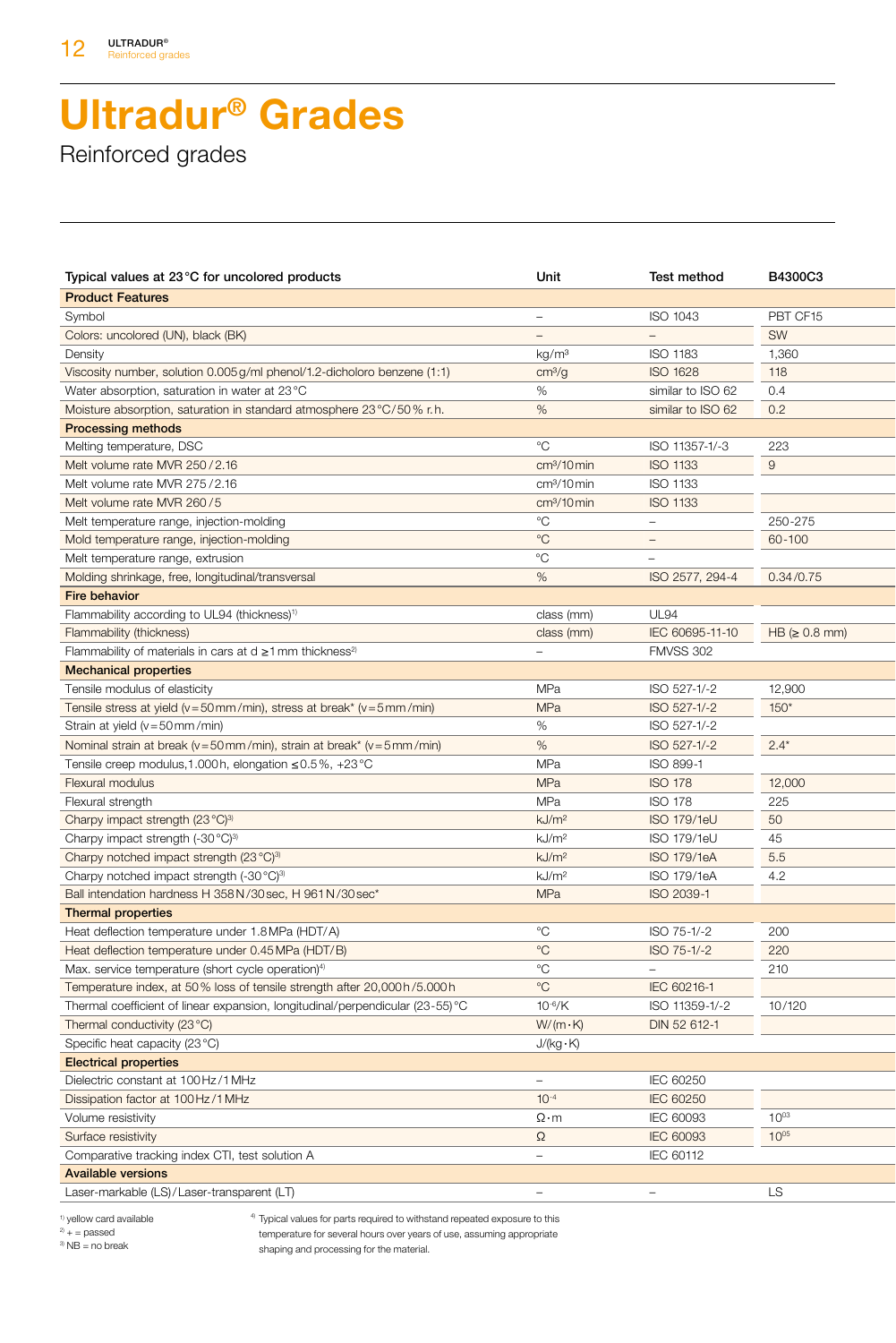|                | S4090G2      | S4090G4                                                         | S4090G6                    | S4090GX      | S4090G4X     | S4090G6X     |
|----------------|--------------|-----------------------------------------------------------------|----------------------------|--------------|--------------|--------------|
|                |              |                                                                 |                            |              |              |              |
|                |              | PBT+ASA+PET GF10 PBT+ASA+PET GF20 PBT+ASA+PET GF30 PBT+ASA GF14 |                            |              | PBT+ASA GF20 | PBT+ASA GF30 |
| SW             |              | UN/SW                                                           | UN/SW                      | UN/SW        | SW           | SW           |
|                | 1,310        | 1,390                                                           | 1,470                      | 1,330        | 1,390        | 1,470        |
| 105            |              | 105                                                             | 105                        | 110          | 104          | 104          |
| 0.4            |              | 0.4                                                             | 0.4                        | 0.4          | 0.4          | 0.4          |
| 0.2            |              | 0.2                                                             | 0.2                        | 0.2          | 0.2          | 0.2          |
|                |              |                                                                 |                            |              |              |              |
| 223            |              | 223                                                             | 223                        | 223          | 223          | 223          |
|                |              |                                                                 |                            |              |              |              |
| 20             |              | 20                                                              | 20                         | 23           | 30           | 20           |
|                |              |                                                                 |                            |              |              |              |
|                | 250-275      | 250-275                                                         | 250-275                    | 250-275      | 250-275      | 250-275      |
|                | 60-100       | 60-100                                                          | $60 - 100$                 | 60-100       | 60-100       | 60-100       |
|                |              |                                                                 |                            |              |              |              |
|                |              | 0.43/0.74                                                       | 0.29/0.75                  | 0.54/0.83    | 0.46/0.91    | 0.29/0.82    |
|                |              |                                                                 |                            |              |              |              |
|                | HB (≥ 0.8mm) | $HB \succeq 0.8 \text{mm}$                                      | $HB \succeq 0.8 \text{mm}$ |              |              |              |
|                |              |                                                                 |                            | HB (≥ 0.8mm) |              | HB (≥ 0.8mm) |
|                |              |                                                                 |                            |              |              |              |
|                |              |                                                                 |                            |              |              |              |
|                | 4,500        | 6,900                                                           | 9,700                      | 5,500        | 6,600        | 9,600        |
| $75*$          |              | $105*$                                                          | $125*$                     | $95*$        | $100*$       | $128*$       |
|                |              |                                                                 |                            |              |              |              |
| $2.9*$         |              | $2.4*$                                                          | $2.2*$                     | $3.2*$       | $2.6*$       | $2.5*$       |
|                | 3,300        | 4,700                                                           | 6,700                      |              |              |              |
|                | 4,100        | 6,400                                                           | 8,700                      |              |              |              |
| 119            |              | 151                                                             | 183                        | 140          |              | 190          |
| 37             |              | 50                                                              | 58                         | 52           | 49           | 61           |
| 24             |              | 40                                                              | 50                         | 43           | $\sim$       | 52           |
| $\overline{4}$ |              | 5.5                                                             | $7\overline{}$             | 7            | 5.5          | 7.5          |
| 3.2            |              | 5.3                                                             |                            |              |              |              |
| $140*$         |              | $153*$                                                          | $164*$                     |              |              |              |
|                |              |                                                                 |                            |              |              |              |
| 105            |              | 160                                                             | 175                        | 170          | 185          | 205          |
| 190            |              | 205                                                             | 210                        | 210          | 210          | 220          |
| 170            |              | 170                                                             | 170                        |              |              |              |
|                |              |                                                                 | $145/-$                    |              |              | $145/-$      |
| $50/-$         |              | 35/110                                                          | 25/105                     | 45/120       |              | 25/115       |
| 0.27           |              | 0.28                                                            | 0.29                       |              |              |              |
|                | 1,200        | 1,150                                                           | 1,100                      | 1,070        |              | 1,150        |
|                |              |                                                                 |                            |              |              |              |
|                | 3.6/3.4      | 3.7/3.6                                                         | 3.8/3.7                    | 3.6/3.4      |              | 3.9/3.7      |
|                | 31/205       | 30/190                                                          | 30/180                     | 39/208       |              | 46/202       |
| $10^{14}$      |              | $10^{14}$                                                       | $10^{14}$                  | $10^{14}$    | $10^{14}$    | $10^{14}$    |
| $10^{14}$      |              | $10^{14}$                                                       | $10^{14}$                  | $10^{14}$    | $10^{14}$    | $10^{14}$    |
|                |              |                                                                 |                            |              |              |              |
| 375            |              | 450                                                             | 500                        | 375          |              | 425          |
|                |              |                                                                 |                            |              |              |              |
|                |              | LS                                                              | LS                         |              |              | LS           |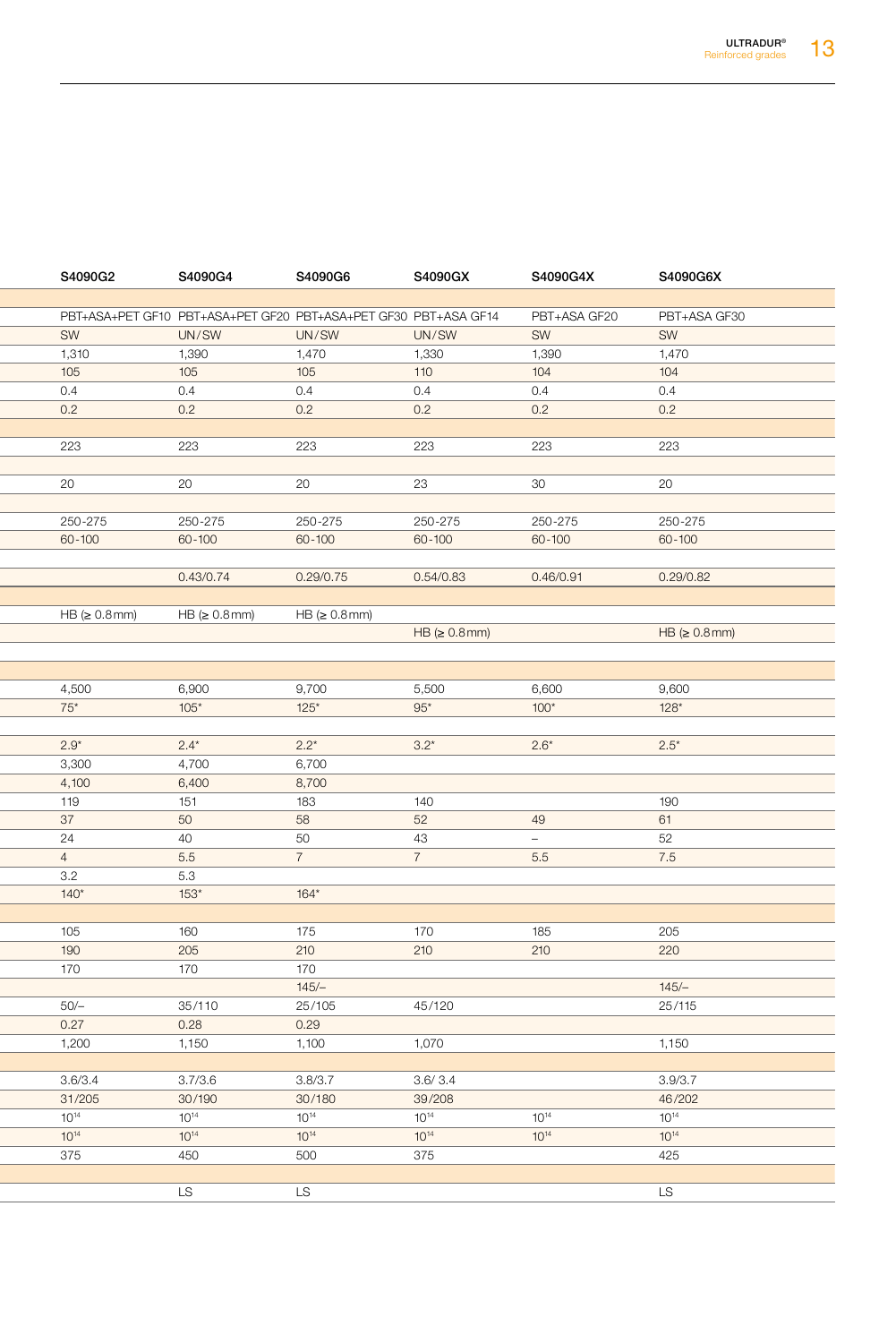Grades with excellent flowability

|                                                                                |                          |                          | B4520             |
|--------------------------------------------------------------------------------|--------------------------|--------------------------|-------------------|
| Typical values at 23°C for uncolored products                                  | Unit                     | Test method              | <b>High Speed</b> |
| <b>Product Features</b>                                                        |                          |                          |                   |
| Symbol                                                                         | $\overline{\phantom{m}}$ | <b>ISO 1043</b>          | PBT               |
| Colors: uncolored (UN), black (BK)                                             |                          |                          | UN/SW             |
| Density                                                                        | kg/m <sup>3</sup>        | <b>ISO 1183</b>          | 1,300             |
| Viscosity number, solution 0.005 g/ml phenol/1.2-dicholoro benzene (1:1)       | cm <sup>3</sup> /g       | <b>ISO 1628</b>          | 115               |
| Water absorption, saturation in water at 23 °C                                 | %                        | similar to ISO 62        | 0.5               |
| Moisture absorption, saturation in standard atmosphere 23°C/50% r.h.           | %                        | similar to ISO 62        | 0.25              |
| <b>Processing methods</b>                                                      |                          |                          |                   |
| Melting temperature, DSC                                                       | $^{\circ}C$              | ISO 11357-1/-3           | 223               |
| Melt volume rate MVR 250/2.16                                                  | cm <sup>3</sup> /10 min  | <b>ISO 1133</b>          | 50                |
| Melt volume rate MVR 275/2.16                                                  | $cm3/10$ min             | <b>ISO 1133</b>          |                   |
| Melt volume rate MVR 260/5                                                     | cm <sup>3</sup> /10 min  | <b>ISO 1133</b>          |                   |
| Melt temperature range, injection-molding                                      | $^{\circ}C$              |                          | 250-275           |
| Mold temperature range, injection-molding                                      | $^{\circ}C$              | $\sim$                   | $40 - 70$         |
| Melt temperature range, extrusion                                              | $^{\circ}$ C             | $\overline{\phantom{a}}$ |                   |
| Molding shrinkage, free, longitudinal/transversal                              | %                        | ISO 2577, 294-4          |                   |
| <b>Fire behavior</b>                                                           |                          |                          |                   |
|                                                                                |                          | <b>UL94</b>              | HB (≥ 0.8mm)      |
| Flammability according to UL94 (thickness) <sup>1)</sup>                       | class (mm)               |                          |                   |
| Flammability (thickness)                                                       | class (mm)               | IEC 60695-11-10          |                   |
| Flammability of materials in cars at $d \ge 1$ mm thickness <sup>2)</sup>      | $\overline{\phantom{m}}$ | <b>FMVSS 302</b>         |                   |
| <b>Mechanical properties</b>                                                   |                          |                          |                   |
| Tensile modulus of elasticity                                                  | MPa                      | ISO 527-1/-2             | 2,200             |
| Tensile stress at yield ( $v = 50$ mm/min), stress at break* ( $v = 5$ mm/min) | <b>MPa</b>               | ISO 527-1/-2             | 53                |
| Strain at yield (v=50mm/min)                                                   | %                        | ISO 527-1/-2             | 3.5               |
| Nominal strain at break (v=50 mm/min), strain at break* (v=5 mm/min)           | %                        | ISO 527-1/-2             | $>50$             |
| Tensile creep modulus, 1.000 h, elongation $\leq$ 0.5%, +23 °C                 | MPa                      | ISO 899-1                |                   |
| Flexural modulus                                                               | <b>MPa</b>               | <b>ISO 178</b>           |                   |
| Flexural strength                                                              | MPa                      | <b>ISO 178</b>           |                   |
| Charpy impact strength (23°C) <sup>3)</sup>                                    | kJ/m <sup>2</sup>        | <b>ISO 179/1eU</b>       | 190               |
| Charpy impact strength (-30 °C) <sup>3)</sup>                                  | kJ/m <sup>2</sup>        | <b>ISO 179/1eU</b>       |                   |
| Charpy notched impact strength (23 °C) <sup>3)</sup>                           | kJ/m <sup>2</sup>        | <b>ISO 179/1eA</b>       | $\overline{4}$    |
| Charpy notched impact strength (-30 °C) <sup>3)</sup>                          | kJ/m <sup>2</sup>        | <b>ISO 179/1eA</b>       |                   |
| Ball intendation hardness H 358N/30 sec, H 961 N/30 sec*                       | <b>MPa</b>               | ISO 2039-1               |                   |
| <b>Thermal properties</b>                                                      |                          |                          |                   |
| Heat deflection temperature under 1.8 MPa (HDT/A)                              | $^{\circ}C$              | ISO 75-1/-2              | 55                |
| Heat deflection temperature under 0.45 MPa (HDT/B)                             | $^{\circ}C$              | ISO 75-1/-2              | 130               |
| Max. service temperature (short cycle operation) <sup>4)</sup>                 | $^{\circ}C$              | $\overline{\phantom{a}}$ | 200               |
| Temperature index, at 50% loss of tensile strength after 20,000h/5.000h        | $^{\circ}C$              | IEC 60216-1              |                   |
| Thermal coefficient of linear expansion, longitudinal/perpendicular (23-55) °C | $10^{-6}/\text{K}$       | ISO 11359-1/-2           |                   |
| Thermal conductivity (23 °C)                                                   | $W/(m \cdot K)$          | DIN 52 612-1             |                   |
| Specific heat capacity (23 °C)                                                 | $J/(kg \cdot K)$         |                          |                   |
| <b>Electrical properties</b>                                                   |                          |                          |                   |
| Dielectric constant at 100 Hz/1 MHz                                            |                          | IEC 60250                |                   |
| Dissipation factor at 100Hz/1 MHz                                              | $10^{-4}$                | IEC 60250                |                   |
| Volume resistivity                                                             | $\Omega \cdot m$         | IEC 60093                |                   |
| Surface resistivity                                                            | $\Omega$                 | <b>IEC 60093</b>         |                   |
| Comparative tracking index CTI, test solution A                                | $\overline{\phantom{m}}$ | IEC 60112                |                   |
| <b>Available versions</b>                                                      |                          |                          |                   |
| Laser-markable (LS)/Laser-transparent (LT)                                     |                          |                          |                   |
|                                                                                |                          |                          |                   |

1) yellow card available

<sup>4)</sup> Typical values for parts required to withstand repeated exposure to this temperature for several hours over years of use, assuming appropriate shaping and processing for the material.

 $2^{2}$  + = passed  $3) NB = no break$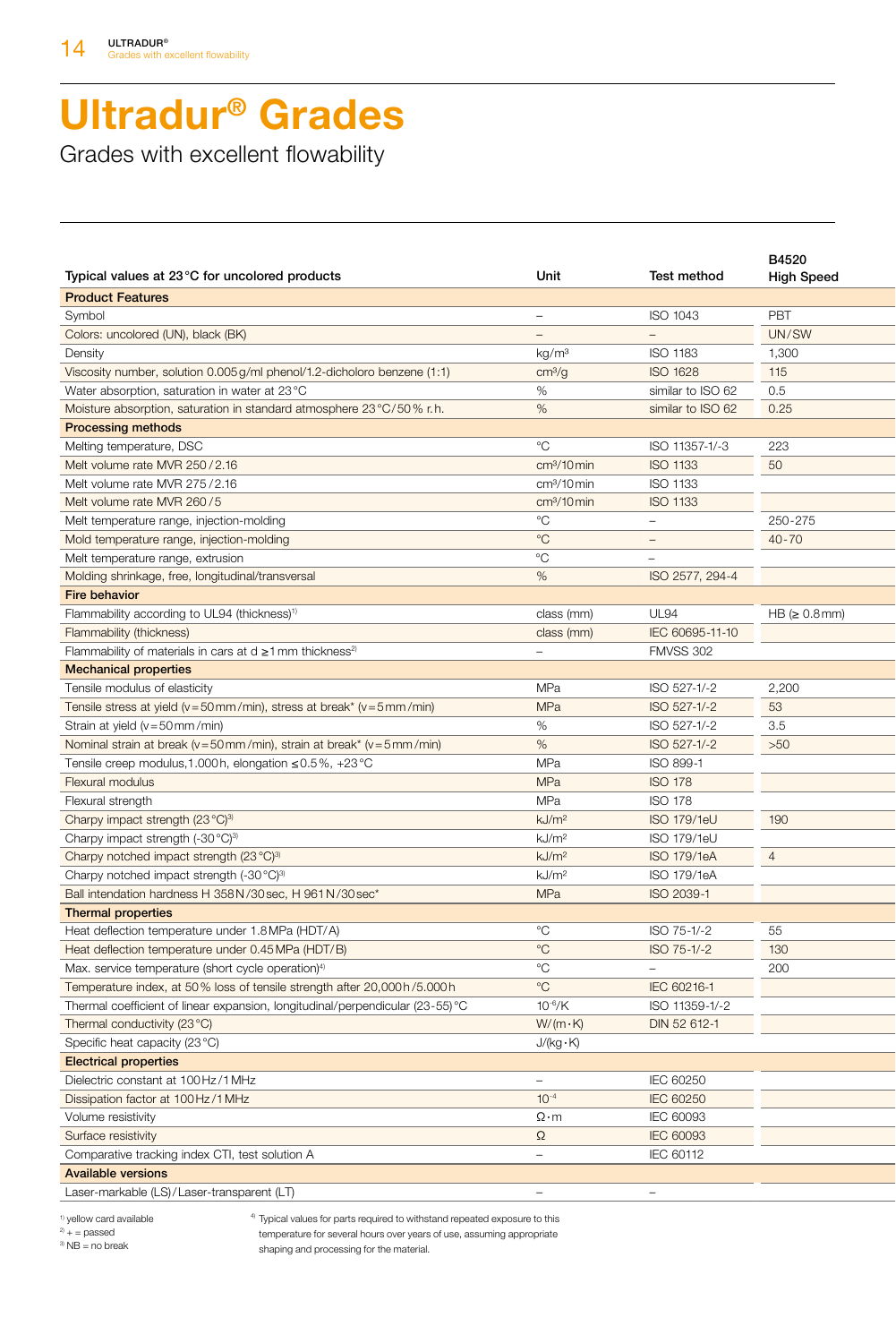| B4300G2<br><b>High Speed</b> | B4300G3<br><b>High Speed</b> | B4300G4<br><b>High Speed</b> | B4300G6<br><b>High Speed</b> | S4090G4<br><b>High Speed</b> | S4090G6<br><b>High Speed</b> |
|------------------------------|------------------------------|------------------------------|------------------------------|------------------------------|------------------------------|
|                              |                              |                              |                              |                              |                              |
| PBT GF10                     | PBT GF15                     | PBT GF20                     | PBT GF30                     | PBT+ASA+PET GF20             | PBT+ASA+PET GF30             |
| UN/SW                        | UN/SW                        | UN/SW                        | UN/SW                        | SW                           | SW                           |
| 1,374                        | 1,410                        | 1,450                        | 1,530                        | 1,390                        | 1,480                        |
| 105                          | 100                          | 100                          | 90                           | 105                          | 100                          |
| 0.4                          | 0.4                          | 0.4                          | 0.4                          | 0.4                          | 0.4                          |
| 0.2                          | 0.2                          | 0.2                          | 0.2                          | 0.2                          | 0.2                          |
|                              |                              |                              |                              |                              |                              |
| 223                          | 223                          | 223                          | 223                          | 223                          | 223                          |
| 28                           | 24                           | 22                           | 23                           |                              |                              |
|                              |                              |                              |                              | 35                           | 25                           |
|                              |                              |                              |                              |                              |                              |
| 230-275                      | 230-275                      | 230-275                      | 230-275                      | 250-275                      | 250-275                      |
| 60-100                       | $60 - 100$                   | 60-100                       | $60 - 100$                   | $60 - 100$                   | $60 - 100$                   |
|                              |                              |                              |                              |                              |                              |
| 0.90/1.10                    | 0.70/1.10                    | 0.47/1.10                    | 0.35/1.10                    | 0.40/0.80                    | 0.27/0.80                    |
|                              |                              |                              |                              |                              |                              |
| $HB \succeq 1.5 \text{mm}$   | HB (≥ 0.8mm)                 | HB (≥ 0.8mm)                 | $HB \succeq 1.5 \text{mm}$   |                              |                              |
|                              |                              |                              |                              | HB (≥ 1.5mm)                 | $HB \succeq 1.5 \text{mm}$   |
|                              |                              |                              |                              |                              |                              |
|                              |                              |                              |                              |                              |                              |
| 4,400                        | 5,600                        | 7,000                        | 9,700                        | 6,900                        | 9,600                        |
| $85*$                        | $100^*$                      | $115*$                       | $140*$                       | $100*$                       | $120*$                       |
|                              |                              |                              |                              |                              |                              |
| $3.9^{\star}$                | $3.7*$                       | $3.3*$                       | $2.7*$                       | $2.4*$                       | $2.1*$                       |
|                              |                              |                              |                              |                              |                              |
|                              |                              |                              | 10,000                       | 6,800                        |                              |
|                              |                              |                              | 210                          | 155                          |                              |
| $25\,$                       | 30 <sup>°</sup>              | 45                           | 60                           | 43                           | 50                           |
| 26                           | 30                           | 40                           | 50                           | 30                           | 44                           |
| 3.5                          | $5\phantom{.0}$              | $6\overline{6}$              | 7.5                          | 5.5                          | 7 <sup>7</sup>               |
|                              |                              |                              |                              |                              |                              |
|                              |                              |                              |                              |                              |                              |
|                              |                              |                              |                              |                              |                              |
| 165                          | 185                          | 195                          | 200                          | 180                          | 187                          |
| 210                          | 215                          | 220                          | 220                          | 210                          | 215                          |
| 210                          | 210                          | 210                          | 210                          | 170                          | 170                          |
|                              | 140/160                      |                              | 150/170                      |                              |                              |
|                              |                              | 30/145                       | 25/110                       | 35/120                       | 25/115                       |
|                              |                              |                              |                              |                              |                              |
|                              |                              |                              |                              |                              |                              |
|                              |                              |                              |                              |                              | 3.8/3.7                      |
| 3.6/3.6                      | 3.7/3.7                      | 3.7/3.7                      | 4/3.8                        | 3.7/3.6                      |                              |
| 12/150                       | 12/150                       | 12/150<br>$10^{14}$          | 25/170                       | 30/190                       | 30/180                       |
| $10^{14}$                    | $10^{14}$<br>$10^{13}$       | $10^{13}$                    | $10^{14}$                    | $10^{14}$<br>$10^{14}$       | $10^{14}$                    |
| $10^{13}$                    |                              |                              | $10^{13}$                    |                              | $10^{14}$                    |
| 300                          | 300                          | 300                          | 350                          | 325                          | 325                          |
|                              |                              |                              |                              |                              |                              |
| LS                           | LS                           | LS                           | $\overline{LS}$              | $\overline{LS}$              | LS                           |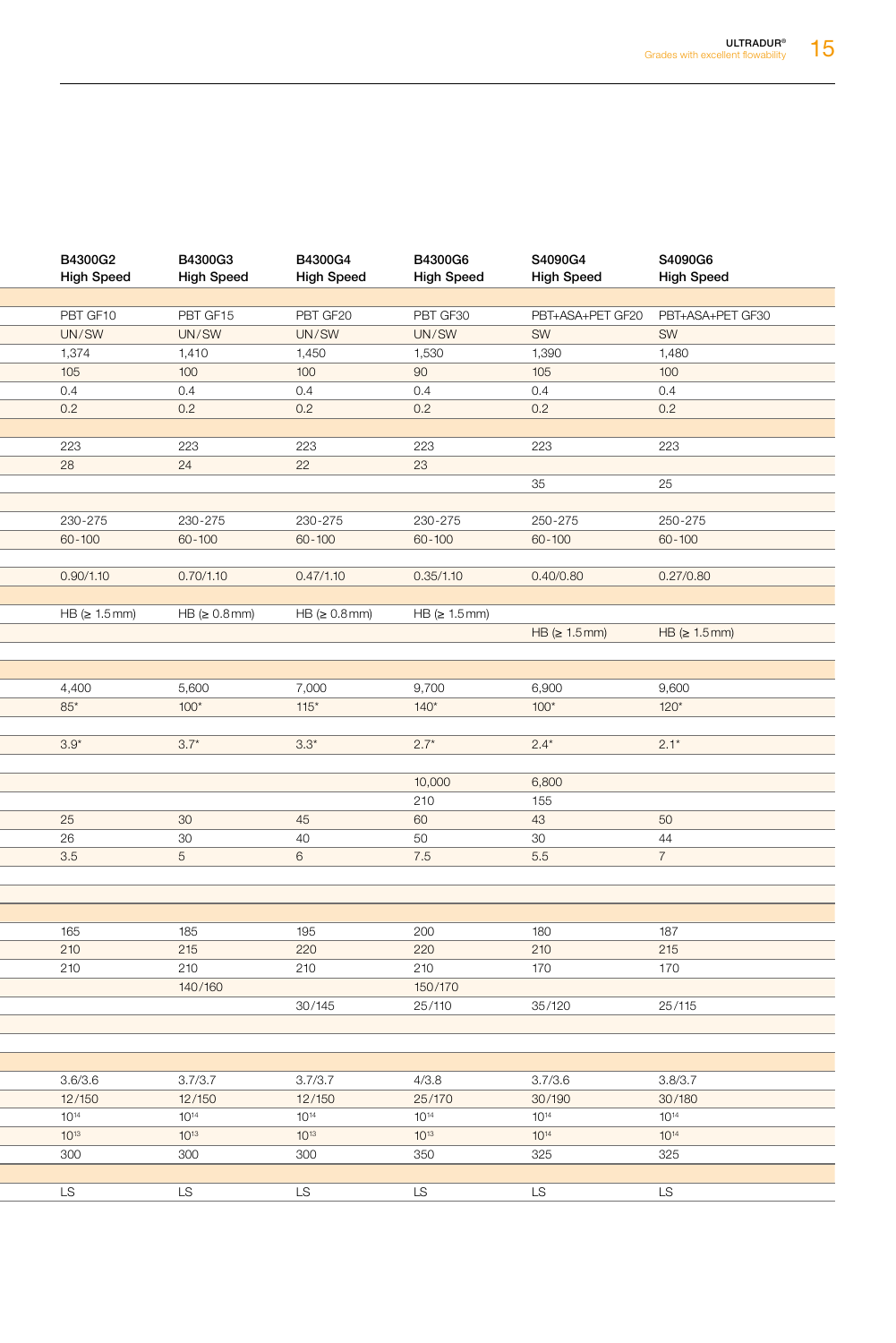Impact-modified grades/grades with very low distortion

|                                                                                |                          |                          | B4340ZG2          |
|--------------------------------------------------------------------------------|--------------------------|--------------------------|-------------------|
| Typical values at 23°C for uncolored products                                  | Unit                     | Test method              | <b>High Speed</b> |
| <b>Product Features</b>                                                        |                          |                          |                   |
| Symbol                                                                         | $\overline{\phantom{m}}$ | <b>ISO 1043</b>          | PBT-I GF10        |
| Colors: uncolored (UN), black (BK)                                             | $\equiv$                 | $\overline{\phantom{m}}$ | UN/SW             |
| Density                                                                        | kg/m <sup>3</sup>        | <b>ISO 1183</b>          | 1,335             |
| Viscosity number, solution 0.005 g/ml phenol/1.2-dicholoro benzene (1:1)       | cm <sup>3</sup> /g       | <b>ISO 1628</b>          | 100               |
| Water absorption, saturation in water at 23 °C                                 | %                        | similar to ISO 62        |                   |
| Moisture absorption, saturation in standard atmosphere 23 °C/50 % r.h.         | $\%$                     | similar to ISO 62        |                   |
| <b>Processing methods</b>                                                      |                          |                          |                   |
| Melting temperature, DSC                                                       | $^{\circ}$ C             | ISO 11357-1/-3           | 223               |
| Melt volume rate MVR 250/2.16                                                  | cm <sup>3</sup> /10 min  | <b>ISO 1133</b>          | 30                |
| Melt volume rate MVR 275/2.16                                                  | cm <sup>3</sup> /10 min  | <b>ISO 1133</b>          |                   |
| Melt volume rate MVR 260/5                                                     | cm <sup>3</sup> /10 min  | <b>ISO 1133</b>          |                   |
| Melt temperature range, injection-molding                                      | $^{\circ}C$              | $-$                      | 250-275           |
| Mold temperature range, injection-molding                                      | $^{\circ}$ C             | $-$                      | $60 - 100$        |
| Melt temperature range, extrusion                                              | $^{\circ}C$              |                          |                   |
| Molding shrinkage, free, longitudinal/transversal                              | %                        | ISO 2577, 294-4          | 1.07/1.05         |
| <b>Fire behavior</b>                                                           |                          |                          |                   |
| Flammability according to UL94 (thickness) <sup>1)</sup>                       | class (mm)               | <b>UL94</b>              |                   |
| Flammability (thickness)                                                       | class (mm)               | IEC 60695-11-10          | HB (≥ 0.8mm)      |
| Flammability of materials in cars at $d \ge 1$ mm thickness <sup>2)</sup>      | $\overline{\phantom{m}}$ | <b>FMVSS 302</b>         |                   |
|                                                                                |                          |                          |                   |
| <b>Mechanical properties</b>                                                   |                          |                          |                   |
| Tensile modulus of elasticity                                                  | MPa                      | ISO 527-1/-2             | 4,100             |
| Tensile stress at yield ( $v = 50$ mm/min), stress at break* ( $v = 5$ mm/min) | <b>MPa</b>               | ISO 527-1/-2             | 79*               |
| Strain at yield (v = 50 mm/min)                                                | %                        | ISO 527-1/-2             |                   |
| Nominal strain at break (v=50mm/min), strain at break* (v=5mm/min)             | $\%$                     | ISO 527-1/-2             | $3.8*$            |
| Tensile creep modulus, 1.000 h, elongation $\leq$ 0.5%, +23 °C                 | MPa                      | ISO 899-1                |                   |
| Flexural modulus                                                               | MPa                      | <b>ISO 178</b>           | 3,700             |
| Flexural strength                                                              | MPa                      | <b>ISO 178</b>           | 128               |
| Charpy impact strength (23 °C) <sup>3)</sup>                                   | kJ/m <sup>2</sup>        | <b>ISO 179/1eU</b>       | 49                |
| Charpy impact strength (-30 °C) <sup>3)</sup>                                  | kJ/m <sup>2</sup>        | <b>ISO 179/1eU</b>       | 30                |
| Charpy notched impact strength (23 °C) <sup>3)</sup>                           | kJ/m <sup>2</sup>        | <b>ISO 179/1eA</b>       | 8                 |
| Charpy notched impact strength $(-30^{\circ}C)^{3}$                            | kJ/m <sup>2</sup>        | ISO 179/1eA              | 5                 |
| Ball intendation hardness H 358N/30 sec, H 961N/30 sec*                        | MPa                      | ISO 2039-1               |                   |
| <b>Thermal properties</b>                                                      |                          |                          |                   |
| Heat deflection temperature under 1.8 MPa (HDT/A)                              | $^{\circ}C$              | ISO 75-1/-2              | 180               |
| Heat deflection temperature under 0.45 MPa (HDT/B)                             | $^{\circ}$ C             | ISO 75-1/-2              | 218               |
| Max. service temperature (short cycle operation) <sup>4)</sup>                 | $^{\circ}C$              | $-$                      |                   |
| Temperature index, at 50% loss of tensile strength after 20,000 h/5.000 h      | $^{\circ}C$              | IEC 60216-1              |                   |
| Thermal coefficient of linear expansion, longitudinal/perpendicular (23-55) °C | $10^{-6}$ /K             | ISO 11359-1/-2           | 55/175            |
| Thermal conductivity (23 °C)                                                   | $W/(m \cdot K)$          | DIN 52 612-1             |                   |
| Specific heat capacity (23 °C)                                                 |                          |                          |                   |
|                                                                                | $J/(kg \cdot K)$         |                          |                   |
| <b>Electrical properties</b>                                                   |                          |                          |                   |
| Dielectric constant at 100 Hz/1 MHz                                            |                          | IEC 60250                |                   |
| Dissipation factor at 100Hz/1MHz                                               | $10^{-4}$                | IEC 60250                |                   |
| Volume resistivity                                                             | $\Omega \cdot m$         | IEC 60093                |                   |
| Surface resistivity                                                            | Ω                        | <b>IEC 60093</b>         |                   |
| Comparative tracking index CTI, test solution A                                | $\overline{\phantom{m}}$ | IEC 60112                | 600               |
| <b>Available versions</b>                                                      |                          |                          |                   |
| Laser-markable (LS)/Laser-transparent (LT)                                     |                          | -                        | <b>LS</b>         |

1) yellow card available

<sup>4)</sup> Typical values for parts required to withstand repeated exposure to this temperature for several hours over years of use, assuming appropriate

 $^{2)} +$  = passed  $3) NB = no break$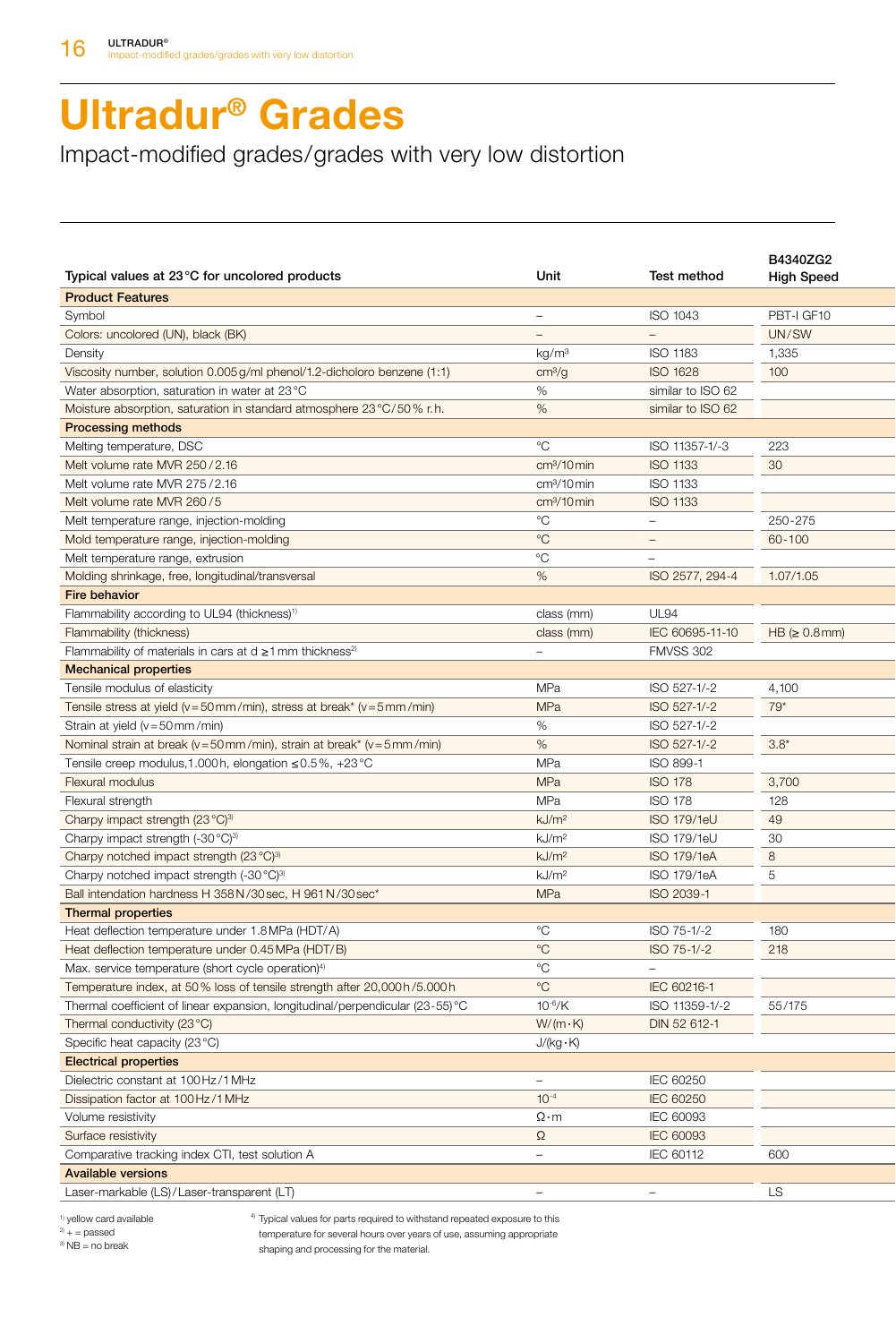| B4340ZG3      | B4300K4                    | B4300K6        | B4300M5            | B4300GM42          |
|---------------|----------------------------|----------------|--------------------|--------------------|
|               |                            |                |                    |                    |
| PBT-I GF15    | PBT GB20                   | PBT GB30       | PBT M25            | PBT (GF20+M10)     |
| UN/SW         | UN/SW                      | UN/SW          | UN                 | UN                 |
| 1,360         | 1,450                      | 1,530          | 1,510              | 1,550              |
| 106           | 115                        | 113            | 117                | 101                |
|               | 0.4                        | 0.4            | 0.4                | 0.4                |
|               | 0.2                        | 0.2            | 0.2                | 0.2                |
|               |                            |                |                    |                    |
| 223           | 223                        | 223            | 223                | 223                |
| 17            | 16                         | 9              | 14                 | 17                 |
|               |                            |                |                    |                    |
|               |                            |                |                    |                    |
| 250-275       | 250-275                    | 250-275        | 250-275            | 250-275            |
| $60 - 100$    | $40 - 80$                  | $40 - 80$      | $40 - 80$          | 60-90              |
|               |                            |                |                    |                    |
| 0.82/1.02     | 1.90/1.90                  |                | 1.80/1.68          |                    |
|               |                            |                |                    |                    |
|               |                            |                | $HB \succeq 0.8mm$ | $HB \succeq 0.8mm$ |
| HB (≥ 0.8mm)  | $HB \succeq 1.5 \text{mm}$ | HB (≥ 1.5mm)   |                    |                    |
|               |                            |                |                    |                    |
|               |                            |                |                    |                    |
| 5,300         | 3,500                      | 4,000          | 4,000              | 7,900              |
| $90^{\star}$  | $48^{\star}$               | $50*$          | $56*$              | $105*$             |
|               |                            |                |                    |                    |
| $3.6^{\star}$ | $6*$                       | $5^*$          | $7.5^*$            | $2.7*$             |
|               | 1,300                      | 2,200          | 2,000              | 4,500              |
| 4,700         | 3,400                      |                |                    |                    |
| 145           | 100                        |                |                    |                    |
| 60            | 35                         | 35             | 100                | 45                 |
| 50            | 26                         | 24             | 80                 | 43                 |
| 12            | $\mathbf{3}$               | 3 <sup>7</sup> | $\overline{4}$     | 4.5                |
| $\sim$        |                            |                |                    |                    |
|               | 150                        | 165            | 170                | $195*$             |
|               |                            |                |                    |                    |
| 186           | 65                         | 75             | 70                 | 210                |
| 219           | 170                        | 175            | 170                | 220                |
|               | 200                        | 200            | 200                | 200                |
|               |                            |                |                    |                    |
| 45/185        | 100/100                    |                |                    |                    |
|               | 0.27                       | 0.27           |                    |                    |
|               | 1,150                      | 1,500          | 1,100              | 1,000              |
|               |                            |                |                    |                    |
|               | 4/3.7                      | 3.8/3.8        | 3.6/3.6            | 3.8/3.8            |
|               | 12/190                     | 12/190         | 12/150             | 12/150             |
|               | $10^{14}$                  | $10^{14}$      | $10^{14}$          | $10^{14}$          |
|               | $10^{13}$                  | $10^{13}$      | $10^{13}$          | $10^{13}$          |
| 600           | 250                        | 225            | 225                | 300                |
|               |                            |                |                    |                    |
| LS            |                            |                |                    |                    |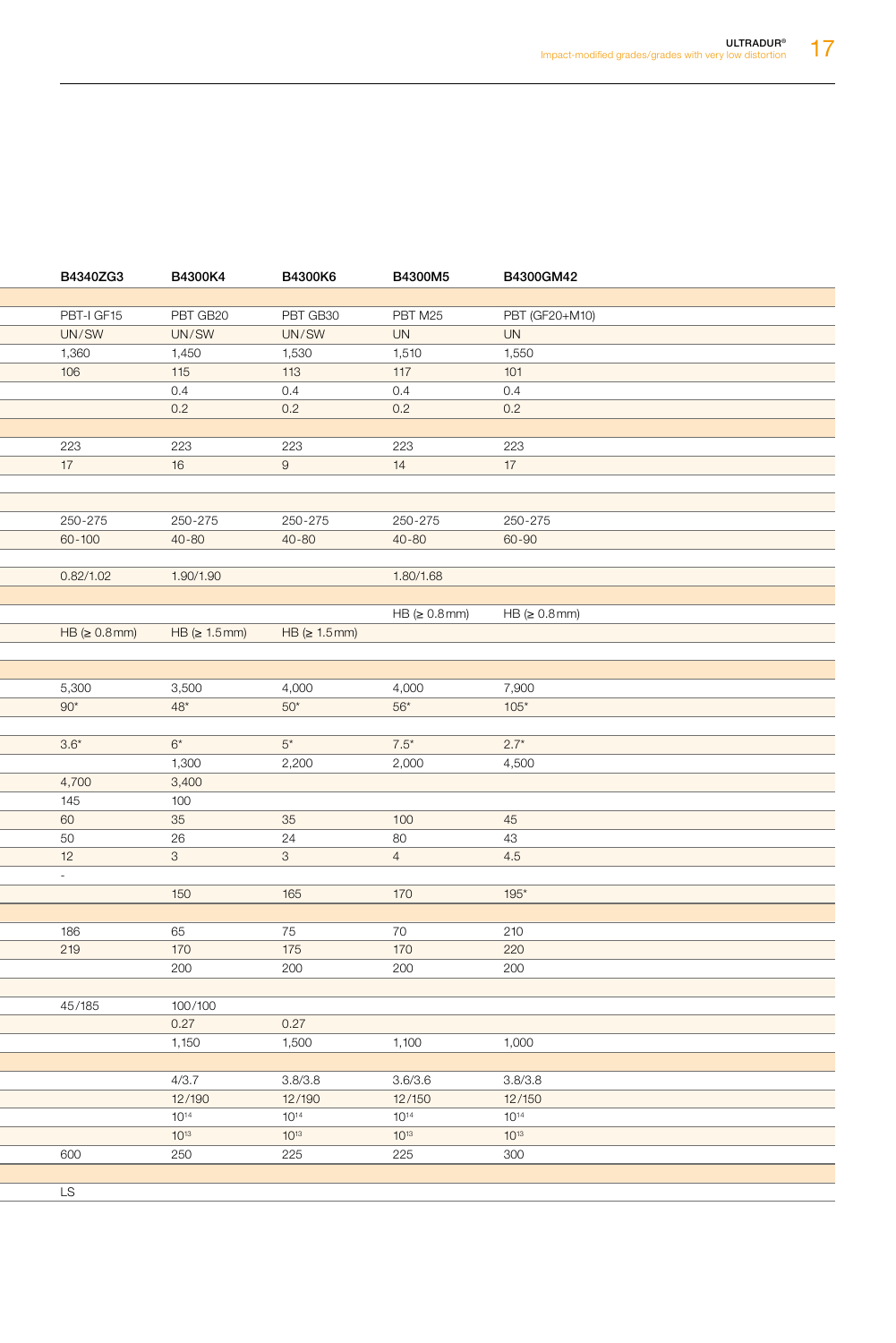Flame-retardant grades

| Typical values at 23°C for uncolored products                                  | Unit                     | Test method              | B4406              |
|--------------------------------------------------------------------------------|--------------------------|--------------------------|--------------------|
| <b>Product Features</b>                                                        |                          |                          |                    |
| Symbol                                                                         | $\overline{\phantom{a}}$ | <b>ISO 1043</b>          | <b>PBT FR(17)</b>  |
| Colors: uncolored (UN), black (BK)                                             | $\overline{\phantom{m}}$ | $\equiv$                 | UN                 |
| Density                                                                        | kg/m <sup>3</sup>        | <b>ISO 1183</b>          | 1,450              |
| Viscosity number, solution 0.005 g/ml phenol/1.2-dicholoro benzene (1:1)       | cm <sup>3</sup> /g       | <b>ISO 1628</b>          | 123                |
| Water absorption, saturation in water at 23 °C                                 | %                        | similar to ISO 62        | 0.4                |
| Moisture absorption, saturation in standard atmosphere 23 °C/50 % r.h.         | %                        | similar to ISO 62        | 0.25               |
| <b>Processing methods</b>                                                      |                          |                          |                    |
| Melting temperature, DSC                                                       | $^{\circ}C$              | ISO 11357-1/-3           | 223                |
| Melt volume rate MVR 250/2.16                                                  | cm <sup>3</sup> /10 min  | <b>ISO 1133</b>          | 23                 |
| Melt volume rate MVR 275/2.16                                                  | $cm3/10$ min             | <b>ISO 1133</b>          |                    |
| Melt volume rate MVR 260/5                                                     | cm <sup>3</sup> /10 min  | <b>ISO 1133</b>          |                    |
| Melt temperature range, injection-molding                                      | $^{\circ}C$              | $-$                      | 245-270            |
| Mold temperature range, injection-molding                                      | $^{\circ}C$              | $ \,$                    | $40 - 70$          |
| Melt temperature range, extrusion                                              | $^{\circ}$ C             | $\overline{\phantom{m}}$ |                    |
| Molding shrinkage, free, longitudinal/transversal                              | %                        | ISO 2577, 294-4          |                    |
| <b>Fire behavior</b>                                                           |                          |                          |                    |
| Flammability according to UL94 (thickness) <sup>1</sup>                        | class (mm)               | <b>UL94</b>              | $VO ( \ge 0.4 mm)$ |
| Flammability (thickness)                                                       | class (mm)               | IEC 60695-11-10          |                    |
| Flammability of materials in cars at $d \ge 1$ mm thickness <sup>2)</sup>      |                          | <b>FMVSS 302</b>         |                    |
| <b>Mechanical properties</b>                                                   |                          |                          |                    |
| Tensile modulus of elasticity                                                  | MPa                      | ISO 527-1/-2             | 3,000              |
| Tensile stress at yield ( $v = 50$ mm/min), stress at break* ( $v = 5$ mm/min) | <b>MPa</b>               | ISO 527-1/-2             | 65                 |
| Strain at yield (v = 50 mm / min)                                              | %                        | ISO 527-1/-2             | 3.9                |
| Nominal strain at break (v=50 mm/min), strain at break* (v=5 mm/min)           | %                        | ISO 527-1/-2             | 5.3                |
| Tensile creep modulus, 1.000 h, elongation $\leq$ 0.5%, +23 °C                 | MPa                      | ISO 899-1                |                    |
| Flexural modulus                                                               | MPa                      | <b>ISO 178</b>           |                    |
| Flexural strength                                                              | MPa                      | <b>ISO 178</b>           |                    |
| Charpy impact strength (23°C) <sup>3)</sup>                                    | kJ/m <sup>2</sup>        | <b>ISO 179/1eU</b>       | 50                 |
| Charpy impact strength (-30 °C) <sup>3)</sup>                                  | kJ/m <sup>2</sup>        | <b>ISO 179/1eU</b>       |                    |
| Charpy notched impact strength (23 °C) <sup>3)</sup>                           | kJ/m <sup>2</sup>        | <b>ISO 179/1eA</b>       | $\overline{4}$     |
| Charpy notched impact strength (-30 °C) <sup>3)</sup>                          | kJ/m <sup>2</sup>        | ISO 179/1eA              | $\overline{4}$     |
| Ball intendation hardness H 358N/30 sec, H 961N/30 sec*                        | MPa                      | ISO 2039-1               | 120                |
| <b>Thermal properties</b>                                                      |                          |                          |                    |
| Heat deflection temperature under 1.8 MPa (HDT/A)                              | $^{\circ}$ C             | ISO 75-1/-2              | 60                 |
| Heat deflection temperature under 0.45 MPa (HDT/B)                             | $^{\circ}C$              | ISO 75-1/-2              | 170                |
| Max. service temperature (short cycle operation) <sup>4)</sup>                 | $^{\circ}C$              | $\overline{\phantom{a}}$ | 200                |
| Temperature index, at 50% loss of tensile strength after 20,000h/5.000h        | $^{\circ}C$              | IEC 60216-1              |                    |
| Thermal coefficient of linear expansion, longitudinal/perpendicular (23-55) °C | $10^{-6}$ /K             | ISO 11359-1/-2           |                    |
| Thermal conductivity (23 °C)                                                   | $W/(m \cdot K)$          | DIN 52 612-1             | 0.27               |
| Specific heat capacity (23 °C)                                                 | $J/(kg \cdot K)$         |                          | 1,200              |
| <b>Electrical properties</b>                                                   |                          |                          |                    |
| Dielectric constant at 100 Hz/1 MHz                                            |                          | IEC 60250                | 3.3/3.3            |
|                                                                                | $10^{-4}$                | IEC 60250                | 110/170            |
| Dissipation factor at 100 Hz/1 MHz                                             |                          |                          | $10^{14}$          |
| Volume resistivity                                                             | $\Omega \cdot m$         | <b>IEC 60093</b>         |                    |
| Surface resistivity                                                            | $\Omega$                 | IEC 60093                | $10^{13}$          |
| Comparative tracking index CTI, test solution A                                | $\overline{\phantom{m}}$ | IEC 60112                | 250                |
| <b>Available versions</b>                                                      |                          |                          |                    |
| Laser-markable (LS)/Laser-transparent (LT)                                     |                          | $\overline{\phantom{m}}$ |                    |

<sup>4)</sup> Typical values for parts required to withstand repeated exposure to this temperature for several hours over years of use, assuming appropriate

 $2^{2}$  + = passed  $3) NB = no break$ 

1) yellow card available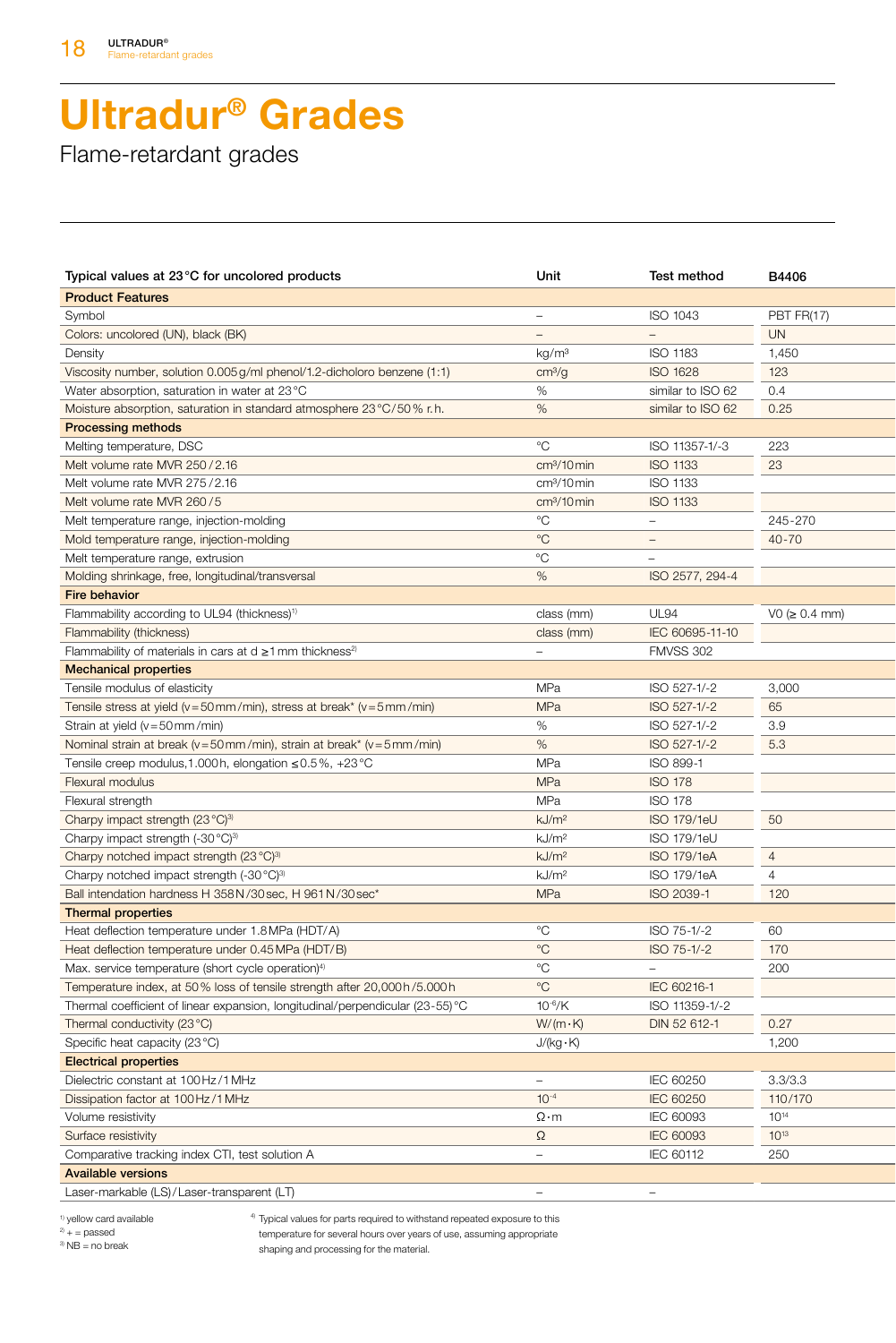|                         |                     |                 | B4406G6             |                     |                |                    |
|-------------------------|---------------------|-----------------|---------------------|---------------------|----------------|--------------------|
| B4406G2                 | B4406G4             | B4406G6         | <b>High Speed</b>   | B4441G5             | B4450G5        | B4450G5 HR         |
|                         |                     |                 |                     |                     |                |                    |
| PBT FR(17)<br><b>UN</b> | PBT FR(17)<br>UN/SW | PBT FR(17)      | PBT FR(17)<br>UN/SW | PBT FR(40)<br>UN/SW | PBT FR(5x)     | PBT FR(5x)<br>SW   |
| 1,520                   | 1,600               | UN/SW           |                     |                     | UN/SW<br>1,600 | 1,580              |
|                         |                     | 1,650           | 1,700<br>90         | 1,530               |                |                    |
| 120                     | 116                 | 108             |                     | 105                 | 100            | 110                |
| 0.4                     | 0.4<br>0.2          | 0.4             | 0.4<br>0.2          | 0.4                 | 0.4<br>0.2     | 0.4<br>0.2         |
| 0.2                     |                     | 0.2             |                     | 0.2                 |                |                    |
| 223                     | 223                 | 223             | 223                 | 223                 | 223            | 223                |
|                         |                     |                 |                     |                     |                |                    |
| 15                      | 11                  | 8               | 12                  | 15                  | 17             | 10                 |
|                         |                     |                 |                     |                     |                |                    |
| 250-275                 | 250-275             | 250-275         | 250-280             | 260-280             | 250-280        | 250-270            |
| $60 - 100$              | 60-100              | $60 - 100$      | $60 - 100$          | $60 - 100$          | $60 - 100$     | $60 - 100$         |
|                         |                     |                 |                     |                     |                |                    |
|                         |                     |                 | 0.30/1.10           | 0.44/1.24           | 0.50/1.30      | 0.50/1.30          |
|                         |                     |                 |                     |                     |                |                    |
| $VO ( \ge 0.4 mm)$      | VO (≥ 0.4 mm)       | VO (≥ 0.4 mm)   | VO (≥ 0.4 mm)       | $VO ( \ge 0.4 mm)$  | VO (≥ 0.4 mm)  | $VO ( \ge 0.4 mm)$ |
|                         |                     |                 |                     |                     |                |                    |
|                         |                     |                 |                     |                     |                |                    |
|                         |                     |                 |                     |                     |                |                    |
| 5,500                   | 8,200               | 11,300          | 11,700              | 9,800               | 10,000         | 8,700              |
| $95^{\star}$            | $125*$              | $145*$          | $140*$              | $100^*$             | $110*$         | $120*$             |
|                         |                     |                 |                     |                     |                |                    |
| $3.3*$                  | $2.6^{\star}$       | $2.3*$          | $1.9*$              | $2.3*$              | $2.2*$         | $2.6*$             |
|                         |                     | 7,500           |                     |                     |                |                    |
|                         |                     |                 | 11,300              | 10,000              | 9,700          | 8,700              |
|                         |                     |                 | 200                 | 180                 | 180            | 210                |
| 40                      | 48                  | 60              | 50                  | 45                  | 45             | 50                 |
| 40                      | 50                  | 55              |                     | 47                  | 45             | 40                 |
| 5 <sup>5</sup>          | 8                   | 10 <sup>1</sup> | $7^{\circ}$         | $7\overline{ }$     | 6              | $6\,$              |
|                         |                     |                 |                     |                     |                |                    |
|                         | $190*$              | $220*$          |                     |                     |                |                    |
|                         |                     |                 |                     |                     |                |                    |
| 190                     | 200                 | 205             | 205                 | 210                 | 210            | 210                |
| 215                     | 220                 | 220             | 220                 | 220                 | 220            | 220                |
| 210                     | 210                 | 210             |                     | 210                 |                | 210                |
|                         |                     |                 |                     |                     |                |                    |
|                         | 30/100              | 25/95           | 20/100              |                     | 35/120         | 30/160             |
|                         |                     | 0.32            |                     |                     |                |                    |
| 1,100                   | 1,000               | 900             | 900                 | 1,000               | 1,000          | 1,000              |
|                         |                     |                 |                     |                     |                |                    |
| 3.5/3.5                 | 3.8/3.6             | 3.9/3.9         |                     | 3.7/3.6             | 4/3.8          | 4.1/3.9            |
| 80/150                  | 70/170              | 20/150          |                     | 35/137              | 40/140         | 90/150             |
| $10^{14}$               | $10^{14}$           | $10^{14}$       | $>10^{15}$          | $10^{14}$           | $10^{14}$      | $10^{14}$          |
| $10^{13}$               | $10^{13}$           | $10^{13}$       | $>10^{15}$          | $>10^{16}$          | $>10^{16}$     | $10^{15}$          |
| 225                     | 200                 | 200             | 175                 | 525                 | 600            | 600                |
|                         |                     |                 |                     |                     |                |                    |
|                         |                     |                 |                     | LS                  | LS             | LS                 |
|                         |                     |                 |                     |                     |                |                    |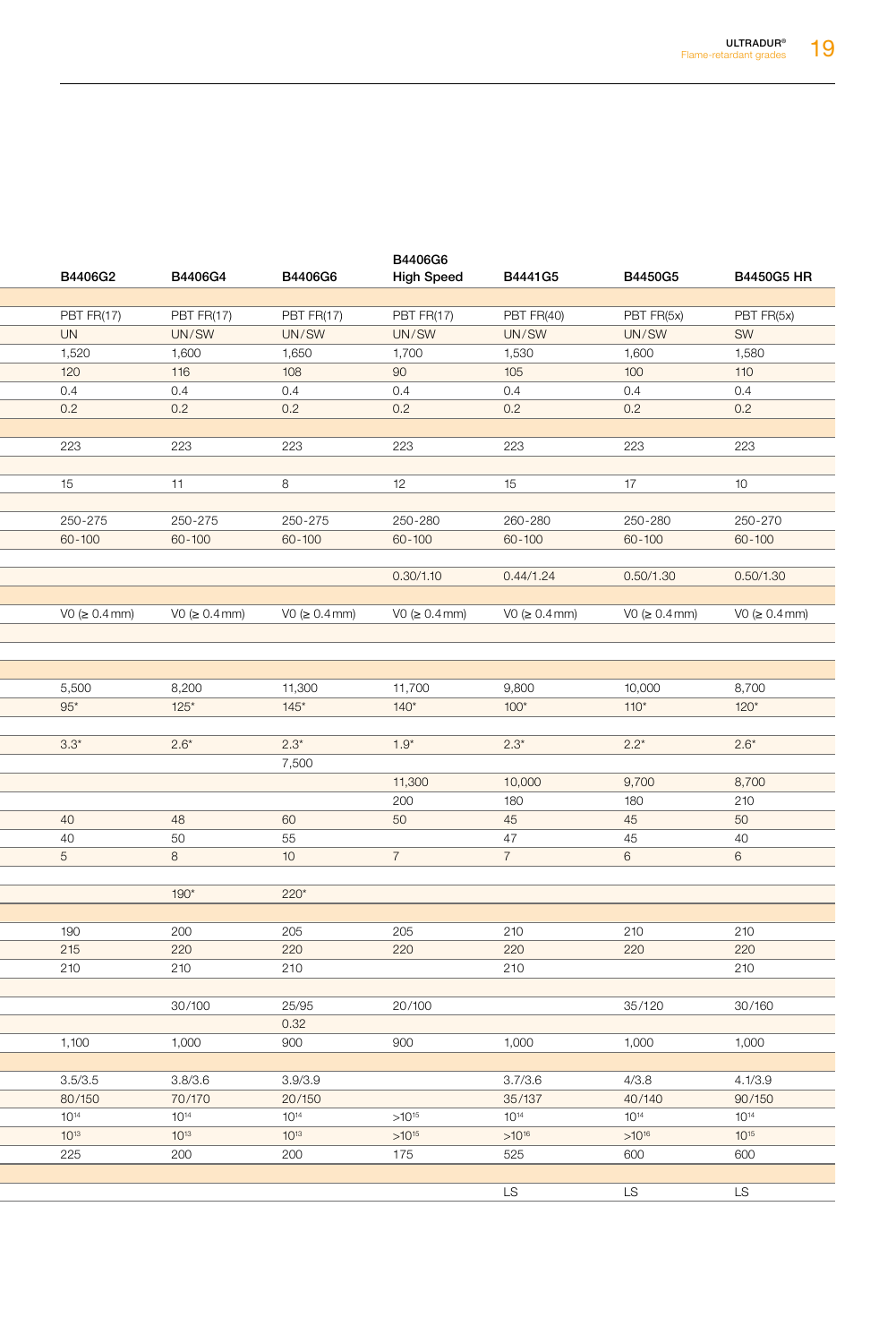Reinforced grades with outstanding hydrolysis resistance

| Typical values at 23°C for uncolored products                                  | Unit                     | Test method              | B4330G3 HR           |
|--------------------------------------------------------------------------------|--------------------------|--------------------------|----------------------|
| <b>Product Features</b>                                                        |                          |                          |                      |
| Symbol                                                                         |                          | <b>ISO 1043</b>          | PBT-I GF15           |
| Colors: uncolored (UN), black (BK)                                             | $-$                      | $\sim$                   | UN/SW                |
| Density                                                                        | kg/m <sup>3</sup>        | <b>ISO 1183</b>          | 1,390                |
| Viscosity number, solution 0.005 g/ml phenol/1.2-dicholoro benzene (1:1)       | cm <sup>3</sup> /g       | <b>ISO 1628</b>          | 106                  |
| Water absorption, saturation in water at 23 °C                                 | $\%$                     | similar to ISO 62        | 0.4                  |
| Moisture absorption, saturation in standard atmosphere 23 °C/50 % r.h.         | %                        | similar to ISO 62        | 0.2                  |
| <b>Processing methods</b>                                                      |                          |                          |                      |
| Melting temperature, DSC                                                       | $^{\circ}C$              | ISO 11357-1/-3           | 223                  |
| Melt volume rate MVR 250/2.16                                                  | $cm3/10$ min             | <b>ISO 1133</b>          | 12                   |
| Melt volume rate MVR 275/2.16                                                  | $cm3/10$ min             | <b>ISO 1133</b>          |                      |
| Melt volume rate MVR 260/5                                                     | $cm3/10$ min             | <b>ISO 1133</b>          |                      |
| Melt temperature range, injection-molding                                      | $^{\circ}C$              | $\equiv$                 | 250-275              |
| Mold temperature range, injection-molding                                      | $^{\circ}C$              | $\overline{\phantom{m}}$ | $60 - 100$           |
| Melt temperature range, extrusion                                              | $^{\circ}C$              |                          |                      |
|                                                                                | %                        | ISO 2577, 294-4          | 0.90/1.15            |
| Molding shrinkage, free, longitudinal/transversal                              |                          |                          |                      |
| <b>Fire behavior</b>                                                           |                          |                          |                      |
| Flammability according to UL94 (thickness) <sup>1)</sup>                       | class (mm)               | <b>UL94</b>              |                      |
| Flammability (thickness)                                                       | class (mm)               | IEC 60695-11-10          | $HB \approx 0.8$ mm) |
| Flammability of materials in cars at $d \ge 1$ mm thickness <sup>2)</sup>      |                          | <b>FMVSS 302</b>         |                      |
| <b>Mechanical properties</b>                                                   |                          |                          |                      |
| Tensile modulus of elasticity                                                  | MPa                      | ISO 527-1/-2             | 5,300                |
| Tensile stress at yield ( $v = 50$ mm/min), stress at break* ( $v = 5$ mm/min) | MPa                      | ISO 527-1/-2             | $100*$               |
| Strain at yield $(v = 50$ mm/min)                                              | %                        | ISO 527-1/-2             |                      |
| Nominal strain at break (v=50 mm/min), strain at break* (v=5 mm/min)           | %                        | ISO 527-1/-2             | $3.5*$               |
| Tensile creep modulus, 1.000 h, elongation $\leq 0.5\%$ , +23 °C               | MPa                      | ISO 899-1                |                      |
| Flexural modulus                                                               | <b>MPa</b>               | <b>ISO 178</b>           | 4,900                |
| Flexural strength                                                              | MPa                      | <b>ISO 178</b>           | 160                  |
| Charpy impact strength (23°C) <sup>3)</sup>                                    | kJ/m <sup>2</sup>        | <b>ISO 179/1eU</b>       | 62                   |
| Charpy impact strength $(-30^{\circ}C)^{3}$                                    | kJ/m <sup>2</sup>        | <b>ISO 179/1eU</b>       | 35                   |
| Charpy notched impact strength $(23^{\circ}C)^{3}$                             | kJ/m <sup>2</sup>        | <b>ISO 179/1eA</b>       | 10 <sup>1</sup>      |
| Charpy notched impact strength (-30 °C) <sup>3)</sup>                          | kJ/m <sup>2</sup>        | <b>ISO 179/1eA</b>       | 6                    |
| Ball intendation hardness H 358N/30 sec, H 961N/30 sec*                        | MPa                      | ISO 2039-1               |                      |
| <b>Thermal properties</b>                                                      |                          |                          |                      |
| Heat deflection temperature under 1.8 MPa (HDT/A)                              | $^{\circ}C$              | ISO 75-1/-2              | 200                  |
| Heat deflection temperature under 0.45 MPa (HDT/B)                             | $^{\circ}C$              | ISO 75-1/-2              | 220                  |
| Max. service temperature (short cycle operation) <sup>4)</sup>                 | $^{\circ}C$              | $\overline{\phantom{m}}$ | 210                  |
| Temperature index, at 50% loss of tensile strength after 20,000h/5.000h        | $^{\circ}C$              | IEC 60216-1              |                      |
| Thermal coefficient of linear expansion, longitudinal/perpendicular (23-55) °C | $10^{-6}$ /K             | ISO 11359-1/-2           | 50/225               |
| Thermal conductivity (23 °C)                                                   | $W/(m \cdot K)$          | DIN 52 612-1             |                      |
| Specific heat capacity (23 °C)                                                 | $J/(kg \cdot K)$         |                          |                      |
| <b>Electrical properties</b>                                                   |                          |                          |                      |
| Dielectric constant at 100 Hz/1 MHz                                            | $\overline{\phantom{m}}$ | IEC 60250                |                      |
| Dissipation factor at 100 Hz/1 MHz                                             | $10^{-4}$                | <b>IEC 60250</b>         |                      |
| Volume resistivity                                                             | $\Omega \cdot m$         | <b>IEC 60093</b>         | $10^{14}$            |
| Surface resistivity                                                            |                          | <b>IEC 60093</b>         | $10^{15}$            |
|                                                                                | $\Omega$                 |                          |                      |
| Comparative tracking index CTI, test solution A                                | $\overline{\phantom{a}}$ | IEC 60112                | 500                  |
| <b>Available versions</b>                                                      |                          |                          |                      |
| Laser-markable (LS)/Laser-transparent (LT)                                     | $\overline{\phantom{m}}$ | $\sim$                   | <b>LS</b>            |

1) yellow card available

<sup>4)</sup> Typical values for parts required to withstand repeated exposure to this temperature for several hours over years of use, assuming appropriate

 $^{2)} +$  = passed  $3) NB = no break$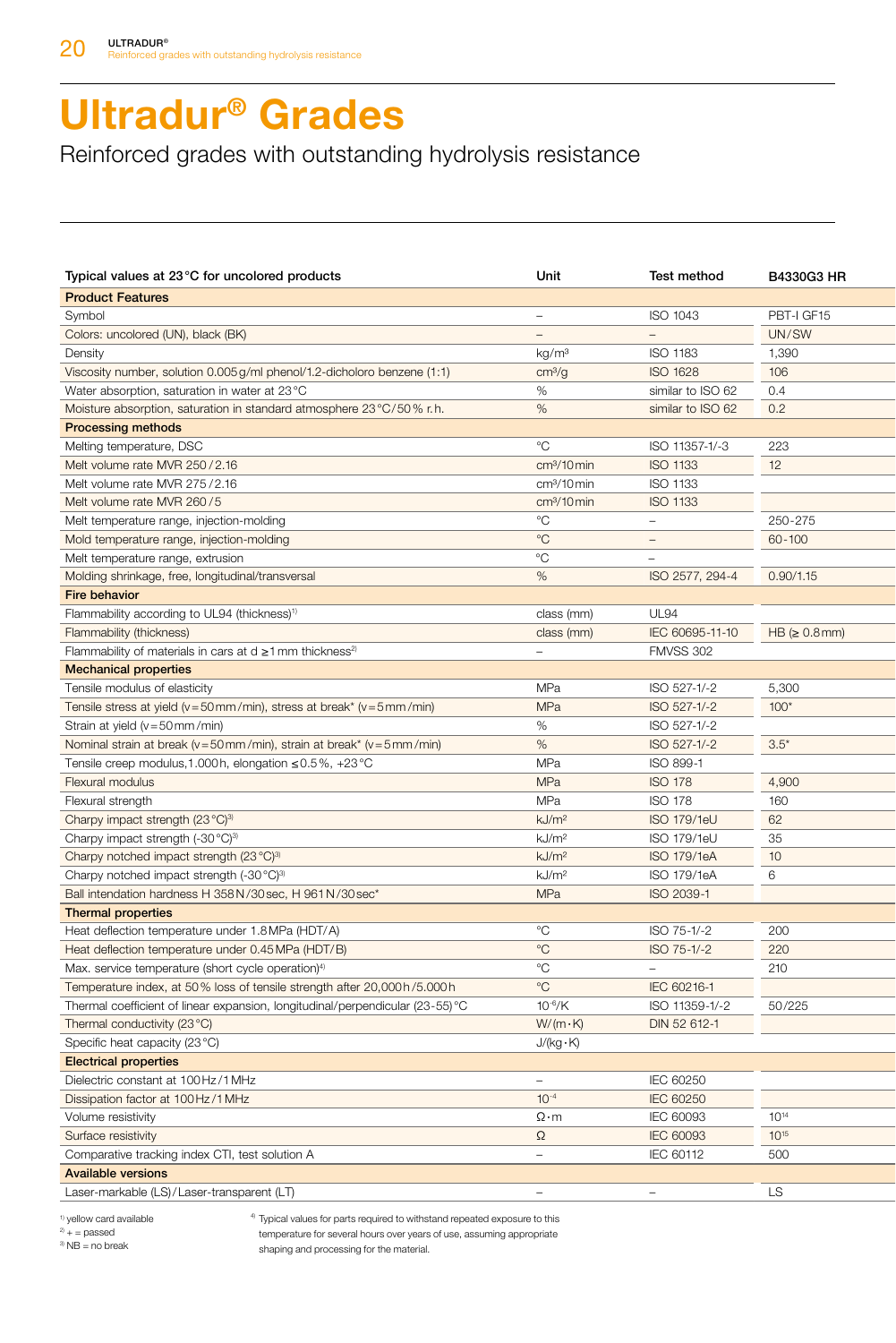| B4335G3 HR<br><b>High Speed</b> | B4330G6 HR   | B4330G6 HR<br><b>High Speed</b> | B4331G6 HR    | B4300G6 HR | B4331C3 HR   |
|---------------------------------|--------------|---------------------------------|---------------|------------|--------------|
|                                 |              |                                 |               |            |              |
| PBT-I GF15                      | PBT-I GF30   | PBT-I GF30                      | PBT-I GF30    | PBT GF30   | PBT-I CF15   |
| SW                              | UN/SW        | SW                              | UN/SW         | UN/SW      | SW           |
| 1,360                           | 1,490        | 1,500                           | 1,490         | 1,510      | 1,320        |
| 90                              | 108          | 85                              | 100           | 108        | 103          |
|                                 | 0.4          |                                 | 0.4           | 0.4        | 0.4          |
|                                 | 0.2          |                                 | 0.2           | 0.2        | 0.2          |
|                                 |              |                                 |               |            |              |
| 223                             | 223          | 223                             | 222           | 223        | 222          |
| 25                              | 4            | 16                              | $7^{\circ}$   | 5.5        | 10           |
|                                 |              |                                 |               |            |              |
|                                 | 19           |                                 |               |            |              |
| 250-280                         | 250-280      | 250-280                         | 250-280       | 250-275    | 250-275      |
| $60 - 100$                      | $60 - 100$   | $60 - 100$                      | $60 - 100$    | $60 - 100$ | $60 - 100$   |
|                                 |              |                                 |               |            |              |
| 0.70/1.00                       | 0.50/1.10    | 0.43/1.00                       | 0.40/1.01     | 0.45/1.30  | 0.37/0.71    |
|                                 |              |                                 |               |            |              |
|                                 | HB (≥ 0.8mm) |                                 |               |            |              |
| HB (≥ 0.8mm)                    |              | HB (≥ 0.8mm)                    | HB (≥ 0.8mm)  |            | HB (≥ 0.8mm) |
|                                 |              |                                 |               |            |              |
|                                 |              |                                 |               |            |              |
| 4,700                           | 8,500        | 8,880                           | 8,400         | 8,700      | 11,600       |
| $90^{\star}$                    | $120*$       | $130*$                          | $115*$        | $130*$     | $130*$       |
|                                 |              |                                 |               |            |              |
| $3.5^{\star}$                   | $3.4*$       | $2.6*$                          | $3.6^{\star}$ | $3.3*$     | $3.2*$       |
|                                 |              |                                 |               |            |              |
| 4,300                           | 7,860        | 8,700                           | 8,100         |            | 10,100       |
| 135                             | 190          | 205                             | 190           |            | 205          |
| 55                              | 74           | 68                              | 75            | 70         | 60           |
| $32\,$                          | 65           |                                 | 70            |            | 48           |
| 11                              | 14           | $9\,$                           | 14            | 12         | 9            |
| $7^{\circ}$                     | 8            |                                 | $8.8\,$       |            | 4.8          |
|                                 |              |                                 |               |            |              |
|                                 |              |                                 |               |            |              |
| 200                             | 205          | 208                             | 205           | 205        | 200          |
| 220                             | 220          | 223                             | 220           | 220        | 220          |
|                                 | 210          |                                 | 210           | 210        |              |
|                                 |              |                                 |               |            |              |
| 45/240                          | 25/215       | 20/200                          | 20/215        |            |              |
|                                 |              |                                 |               |            |              |
|                                 | 1,250        |                                 |               |            |              |
|                                 |              |                                 |               |            |              |
|                                 |              |                                 |               |            |              |
|                                 |              |                                 |               |            |              |
|                                 | $10^{14}$    |                                 |               |            | $10^{03}$    |
|                                 |              |                                 |               |            |              |
|                                 | $10^{15}$    |                                 |               |            | $10^{05}$    |
|                                 | 400          |                                 | 500           | 400        |              |
| <b>LS</b>                       | LS           | LS                              | LS            | LT.        | <b>LS</b>    |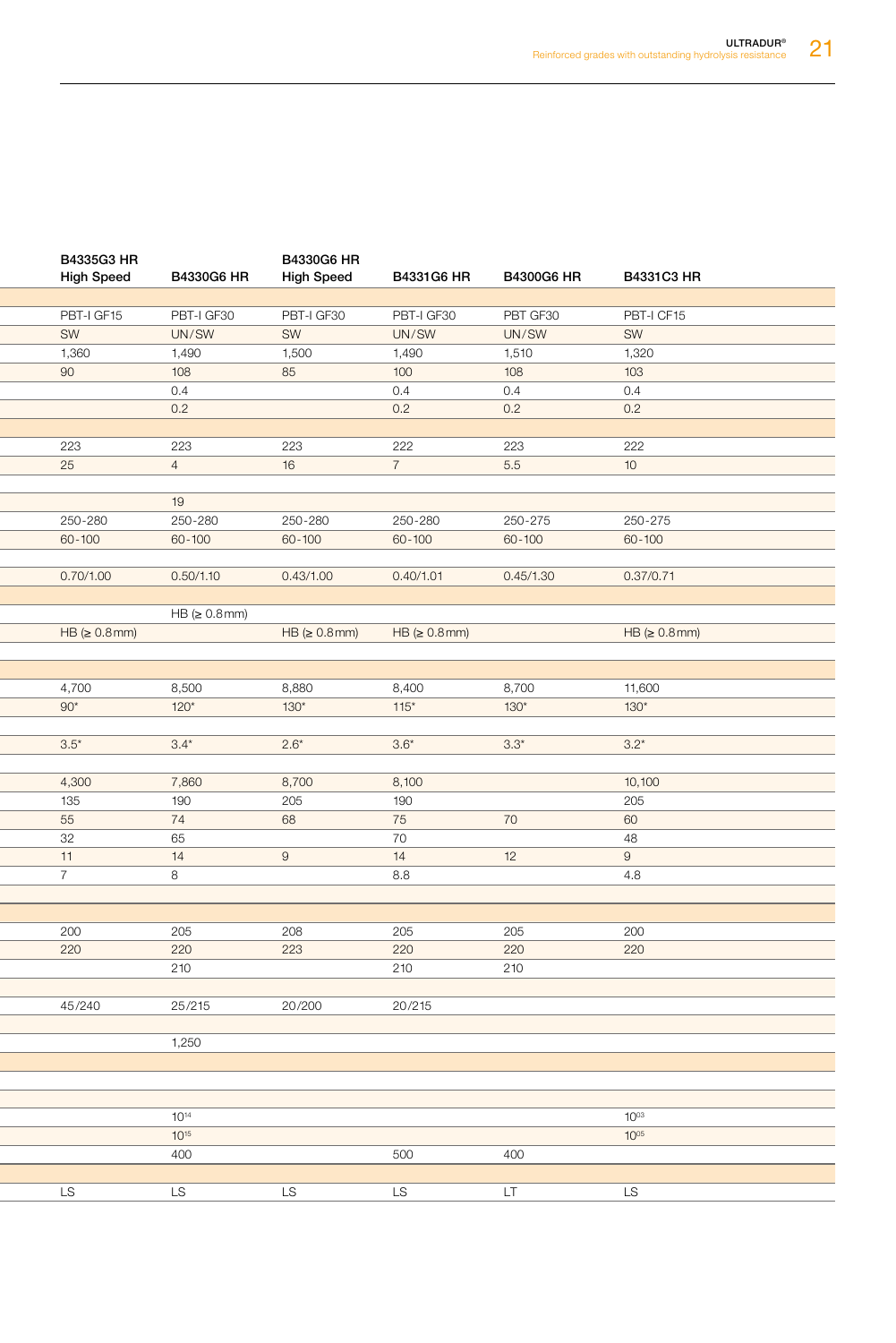Reinforced grades with particularly high laser transparency for laser welding

| Typical values at 23 °C for uncolored products                                 | Unit               | Test method              | <b>LUX B4300G4</b>   |
|--------------------------------------------------------------------------------|--------------------|--------------------------|----------------------|
| <b>Product Features</b>                                                        |                    |                          |                      |
| Symbol                                                                         |                    | <b>ISO 1043</b>          | PBT GF20             |
| Colors: uncolored (UN), black (BK)                                             | $\qquad \qquad -$  | $\overline{\phantom{0}}$ | UN/SW                |
| Density                                                                        | kg/m <sup>3</sup>  | <b>ISO 1183</b>          | 1,460                |
| Viscosity number, solution 0.005 g/ml phenol/1.2-dicholoro benzene (1:1)       | cm <sup>3</sup> /g | <b>ISO 1628</b>          | 100                  |
| Water absorption, saturation in water at 23 °C                                 | %                  | similar to ISO 62        | 0.4                  |
| Moisture absorption, saturation in standard atmosphere $23^{\circ}$ C/50% r.h. | %                  | similar to ISO 62        | 0.2                  |
| <b>Processing methods</b>                                                      |                    |                          |                      |
| Melting temperature, DSC                                                       | $^{\circ}C$        | ISO 11357-1/-3           | 220                  |
| Melt volume rate MVR 250/2.16                                                  | $cm3/10$ min       | <b>ISO 1133</b>          |                      |
| Melt volume rate MVR 275/2.16                                                  | $cm3/10$ min       | <b>ISO 1133</b>          |                      |
| Melt volume rate MVR 260/5                                                     | $cm3/10$ min       | <b>ISO 1133</b>          | 9                    |
| Melt temperature range, injection-molding                                      | $^{\circ}C$        | $\overline{\phantom{m}}$ | 250-270              |
| Mold temperature range, injection-molding                                      | $^{\circ}C$        | $\equiv$                 | $60 - 100$           |
| Melt temperature range, extrusion                                              | °C                 | $\qquad \qquad -$        |                      |
| Molding shrinkage, free, longitudinal/transversal                              | $\%$               | ISO 2577, 294-4          | 0.75/1.25            |
| <b>Fire behavior</b>                                                           |                    |                          |                      |
| Flammability according to UL94 (thickness) <sup>1)</sup>                       | class (mm)         | <b>UL94</b>              | $HB \succeq 0.8$ mm) |
| Flammability (thickness)                                                       | class (mm)         | IEC 60695-11-10          |                      |
| Flammability of materials in cars at $d \ge 1$ mm thickness <sup>2)</sup>      |                    | <b>FMVSS 302</b>         |                      |
| <b>Mechanical properties</b>                                                   |                    |                          |                      |
| Tensile modulus of elasticity                                                  | MPa                | ISO 527-1/-2             | 7,300                |
| Tensile stress at yield ( $v = 50$ mm/min), stress at break* ( $v = 5$ mm/min) | <b>MPa</b>         | ISO 527-1/-2             | $125*$               |
| Strain at yield ( $v = 50$ mm/min)                                             | %                  | ISO 527-1/-2             |                      |
| Nominal strain at break ( $v = 50$ mm/min), strain at break* ( $v = 5$ mm/min) | %                  | ISO 527-1/-2             | $3.5*$               |
| Tensile creep modulus, 1.000 h, elongation $\leq$ 0.5%, +23 °C                 | MPa                | ISO 899-1                |                      |
| Flexural modulus                                                               | <b>MPa</b>         | <b>ISO 178</b>           | 6,800                |
| Flexural strength                                                              | MPa                | <b>ISO 178</b>           | 195                  |
| Charpy impact strength (23 °C) <sup>3)</sup>                                   | kJ/m <sup>2</sup>  | <b>ISO 179/1eU</b>       | 40                   |
| Charpy impact strength $(-30^{\circ}C)^{3}$                                    | kJ/m <sup>2</sup>  | <b>ISO 179/1eU</b>       | 35                   |
| Charpy notched impact strength (23 °C) <sup>3)</sup>                           | kJ/m <sup>2</sup>  | <b>ISO 179/1eA</b>       | 6.5                  |
| Charpy notched impact strength (-30 °C) <sup>3)</sup>                          | kJ/m <sup>2</sup>  | <b>ISO 179/1eA</b>       | 6.3                  |
| Ball intendation hardness H 358N/30 sec, H 961N/30 sec*                        | <b>MPa</b>         | ISO 2039-1               |                      |
| <b>Thermal properties</b>                                                      |                    |                          |                      |
| Heat deflection temperature under 1.8 MPa (HDT/A)                              | $^{\circ}C$        | ISO 75-1/-2              | 200                  |
| Heat deflection temperature under 0.45 MPa (HDT/B)                             | $^{\circ}C$        | ISO 75-1/-2              | 220                  |
| Max. service temperature (short cycle operation) <sup>4)</sup>                 | $^{\circ}C$        | $\overline{\phantom{0}}$ | 210                  |
| Temperature index, at 50% loss of tensile strength after 20,000 h/5.000 h      | $^{\circ}C$        | IEC 60216-1              |                      |
| Thermal coefficient of linear expansion, longitudinal/perpendicular (23-55) °C | $10^{-6}$ /K       | ISO 11359-1/-2           | 35/125               |
| Thermal conductivity (23 °C)                                                   | $W/(m \cdot K)$    | DIN 52 612-1             |                      |
| Specific heat capacity (23 °C)                                                 | $J/(kg \cdot K)$   |                          |                      |
| <b>Electrical properties</b>                                                   |                    |                          |                      |
| Dielectric constant at 100 Hz/1 MHz                                            | $\qquad \qquad -$  | IEC 60250                |                      |
| Dissipation factor at 100 Hz/1 MHz                                             | $10^{-4}$          | <b>IEC 60250</b>         |                      |
| Volume resistivity                                                             | $\Omega \cdot m$   | IEC 60093                | $10^{14}$            |
| Surface resistivity                                                            | Ω                  | <b>IEC 60093</b>         | $10^{15}$            |
| Comparative tracking index CTI, test solution A                                |                    | IEC 60112                | 300                  |
| <b>Available versions</b>                                                      |                    |                          |                      |
| Laser-markable (LS)/Laser-transparent (LT)                                     |                    | $\overline{\phantom{a}}$ | LT                   |
|                                                                                |                    |                          |                      |

1) yellow card available

<sup>4)</sup> Typical values for parts required to withstand repeated exposure to this temperature for several hours over years of use, assuming appropriate

 $^{2)} +$  = passed  $3) NB = no break$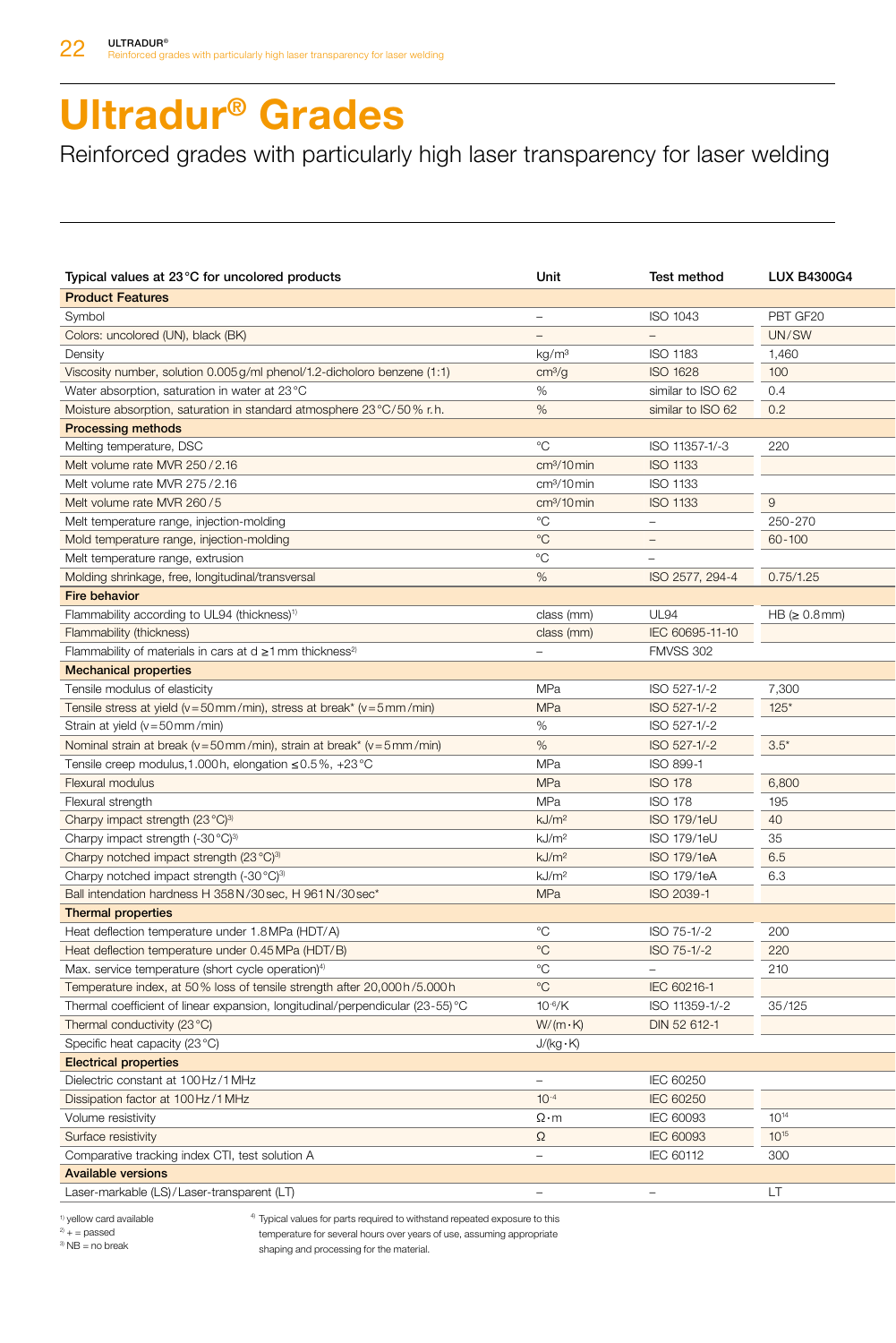#### Typical values at 23°C for uncolored products Unit Test method LUX B4300G4 LUX B4300G6

| PBT GF30         |  |
|------------------|--|
| UN/SW            |  |
| 1,540            |  |
| 105              |  |
| 0.4              |  |
| 0.2              |  |
|                  |  |
| 220              |  |
|                  |  |
|                  |  |
| 7                |  |
| 250-270          |  |
| $60 - 100$       |  |
|                  |  |
| 0.55/1.20        |  |
|                  |  |
| HB (≥ 0.8mm)     |  |
|                  |  |
|                  |  |
|                  |  |
| 10,000<br>$145*$ |  |
|                  |  |
|                  |  |
| $3.2*$           |  |
|                  |  |
| 9,300<br>235     |  |
| 65               |  |
| 45               |  |
| 8.5              |  |
| 7.5              |  |
|                  |  |
|                  |  |
| 205              |  |
| 220              |  |
| 210              |  |
|                  |  |
| 25/125           |  |
|                  |  |
|                  |  |
|                  |  |
| 3.8/3.6          |  |
| 27/170           |  |
| $10^{14}$        |  |
| $10^{15}$        |  |
| 300              |  |
|                  |  |
| LT               |  |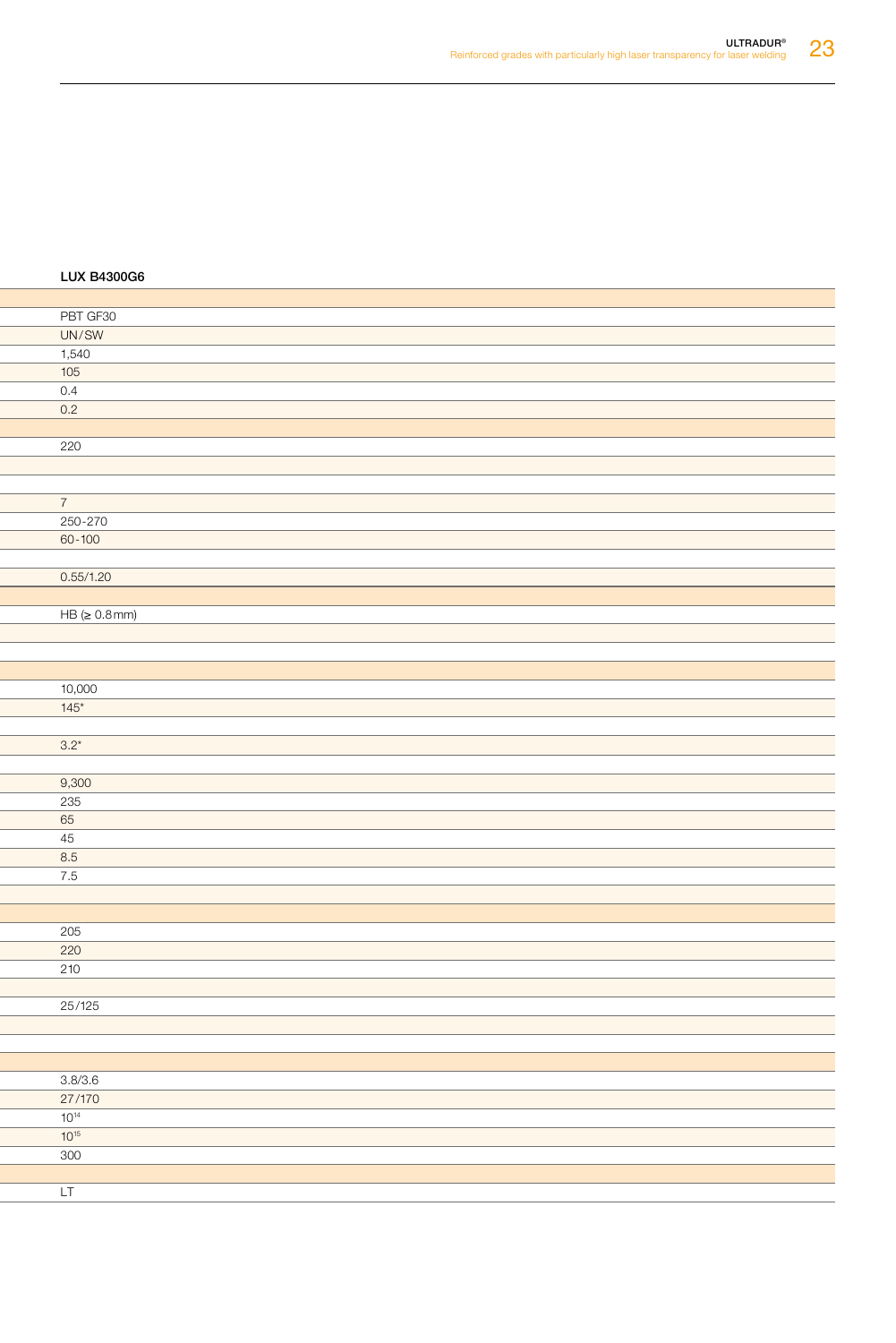### Nomenclature

#### **Structure**

The name of Ultradur® commercial products generally follows the scheme below:

| <b>Suffixes</b> Color<br>Technical ID<br><b>Ultradur<sup>®</sup></b><br>Subname |  |  |  |  |  |  |
|---------------------------------------------------------------------------------|--|--|--|--|--|--|
|---------------------------------------------------------------------------------|--|--|--|--|--|--|

#### **Subnames**

Subnames are optionally used in order to particularly emphasize a product feature that is characteristic of part of a range.

#### Examples of subnames:

LUX Particularly high transparency to the radiation from Nd:YAG lasers and lasers of a similar wavelength, e.g. diode lasers

#### Technical ID

The technical ID is made up of a series of letters and numbers which give hints about the polymer type, the melt viscosity and the finish with reinforcing agents, fillers or modifiers. The following classification scheme is found with most products:



#### Letters for identifying polymer types

- B Polybutylene terephthalate (PBT) or polybutylene terephthalate + polyethylene terephthalate (PET)
- S Polybutylene terephthalate + acrylonitrile styrene acrylate polymer (ASA)

#### Numbers for identifying viscosity classes

- 1 very low viscosity
- 2 Low viscosity
- 4 Medium viscosity
- 6 High viscosity

#### Letters for identifying reinforcing agents, fillers and modifiers

- G Glass fibers
- C Carbon fibers
- K Glass beads
- M Minerals
- Z Impact modifiers

GM Glass fibers in combination with minerals

#### Key numbers for describing the content of reinforcing agents and fillers

- 2 approx. 10 % by mass
- 3 approx. 15 % by mass
- 4 approx. 20 % by mass
- 6 approx. 30 % by mass
- 10 approx. 50% by mass
- 12 approx. 60% by mass

In the case of combinations of glass fibers with minerals, the respective contents are indicated by two numbers, e. g.

GM13 approx. 5% by mass of glass fibers and approx. 15 % by mass of minerals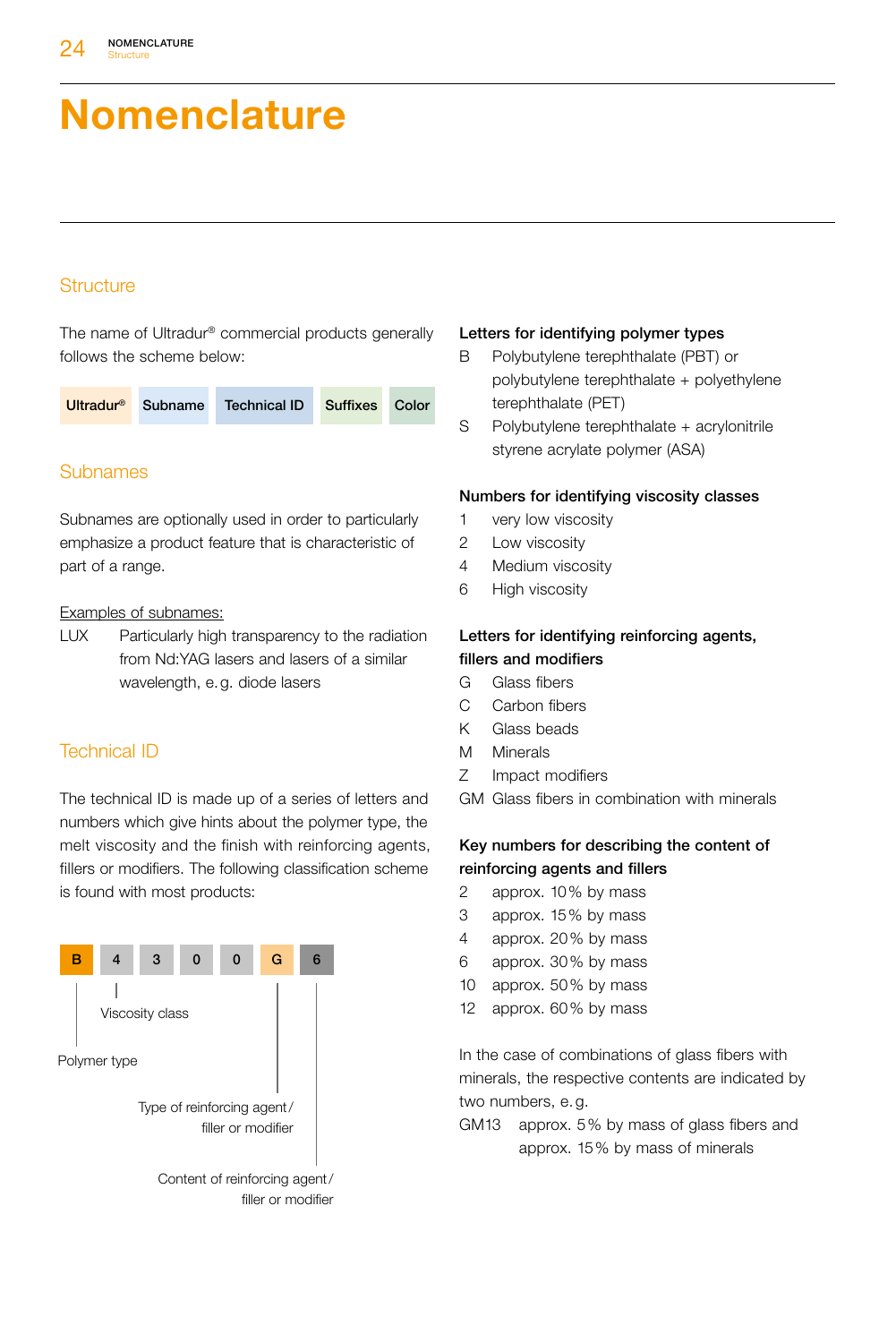#### **Suffixes**

Suffixes are optionally used in order to indicate specific processing or application-related properties. They are frequently acronyms whose letters are derived from the English term.

#### Examples of suffixes:

| Aqua <sup>®</sup> | suitable for drinking water applications     |
|-------------------|----------------------------------------------|
| FC                | Food Contact; meets specific                 |
|                   | regulatory requirements for applications     |
|                   | in contact with food                         |
| High Speed        | High flowability of the melt                 |
| ΗR                | Hydrolysis Resistant, increased              |
|                   | hydrolysis resistance                        |
| LS                | Laser Sensitive, can be marked with          |
|                   | Nd:YAG laser                                 |
| LT                | Laser Transparent, can be penetrated         |
|                   | well with Nd:YAG lasers and lasers           |
|                   | of a similar wavelength                      |
| PRO               | Profile Covered Raw Materials Only;          |
|                   | fulfill specific regulatory requirements and |
|                   | demands for medical device applications      |
|                   |                                              |

#### **Color**

The color is generally made up of a color name and a color number.

Examples of colors: Uncolored Black 00110 Black 05110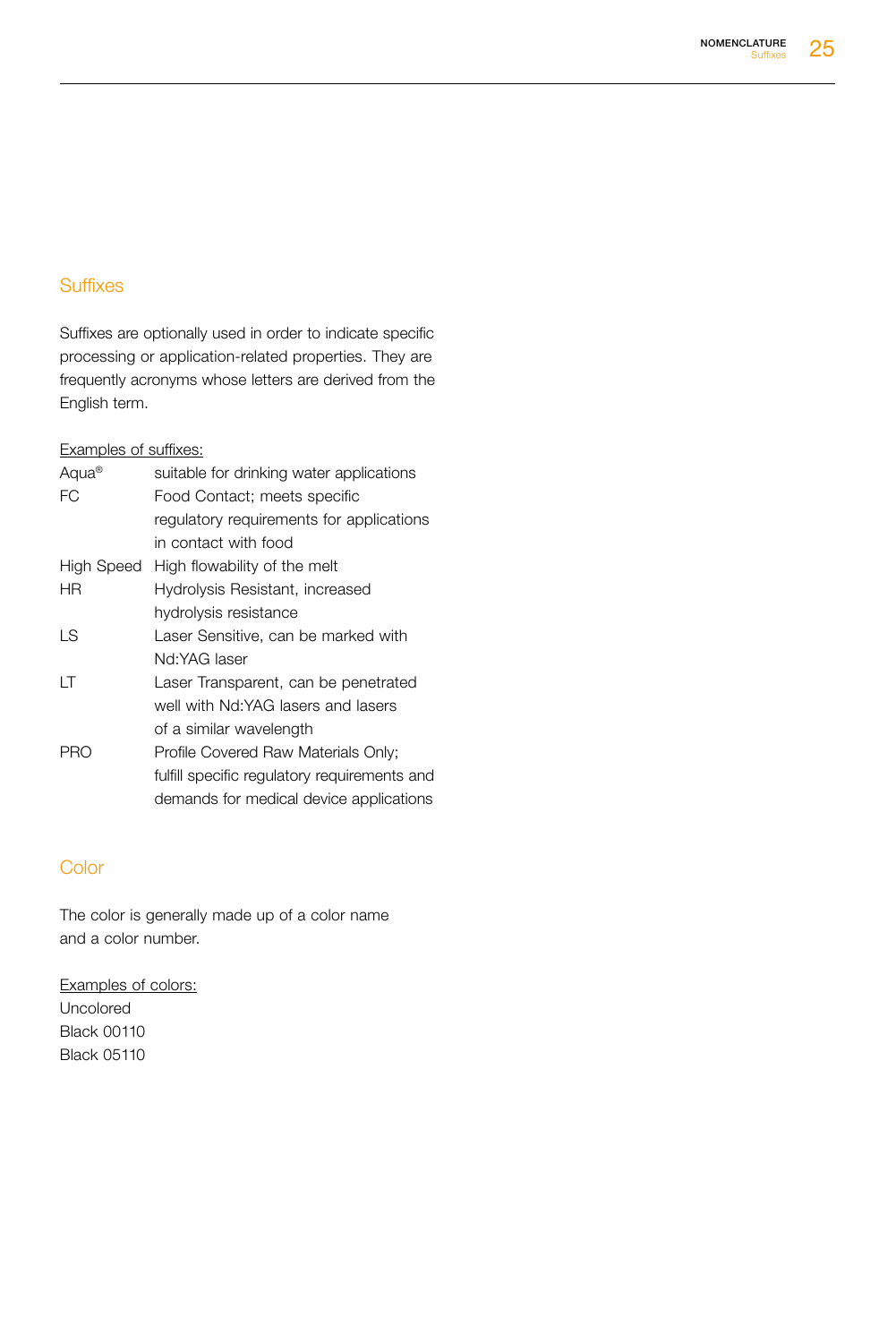## For your notes